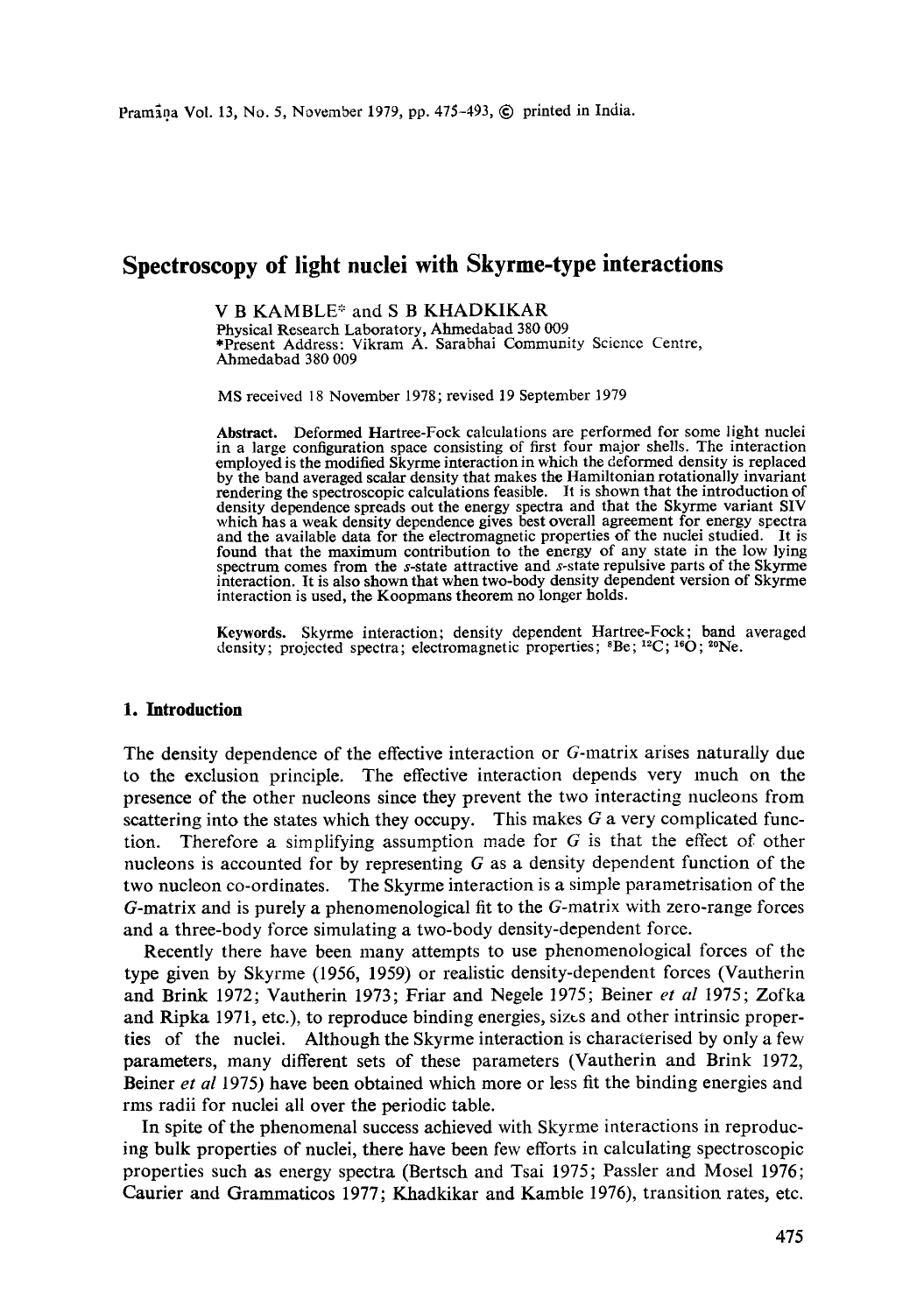using such interactions. It would be interesting to see if one can obtain information about the parameters of the Skyrme interaction by calculating spectroscopic properties and see if certain spectroscopic properties are sensitive to some of the parameters of the Skyrme force. The spectroscopic calculations would provide additional criteria to choose among the several variants of the Skyrme interaction. This is precisely what motivated us to carry out spectroscopic calculations with the Skyrmetype interactions. The three-body force simulating density-dependence in the Skyrme interaction has the unpleasant feature of overbinding odd-mass and odd-odd nuclei and producing unstable spin-aligned Hartree-Fock (HF) ground states in nuclear matter and even-even nuclei (Chang 1975, Passler 1976). Thus a two-body densitydependent interaction is preferred to a three-body force for maintaining the timereversal invariance of the lowest HF states. On the other hand, the equivalent twobody density-dependent force in HF approximation is rotationally non-invariant for deformed nuclei, thus rendering it unsuitable for rigorous spectroscopic calculations requiring good angular momentum eigenstates, though this force has been used (Passler and Mosel 1976) in self-consistent cranking model. In this paper, we employ the modified version of the Skyrme interaction (Khadkikar and Kamble 1976) which enables us to perform spectroscopic calculations by employing a scalar densitydependence averaged over the whole band of states contained in the variational intrinsic state. Such an interaction would be equivalent to the usual Skyrme force in spherically-symmetric nuclei thus maintaining the agreement for bulk properties obtained all over the periodic table. We performed projected HF calculations with several Skyrme variants. We shall show that this procedure leads to energy spectra in excellent agreement with experiment with a Skyrme variant having weak densitydependence, the calculations being performed in the framework of projected multimajor shell HF formalism. We shall also show how each term in the Skyrme force contributes to the energy spectra.

In  $\S$  2, we shall discuss the Skyrme interaction and the modification proposed so that the spectroscopic calculations are made completely feasible. In  $\S$  3, we shall outline the HF formalism employing density-dependent interactions. We shall discuss the single particle separation energies and the suitability of the Skyrme interaction for spectroscopic calculations and present the HF results for the bulk properties of some even-even time-reversal invariant nuclei (for the sake of simplicity). In § 4, we shall study the HF projected spectra for the nuclei studied and discuss how individual parts of the Skyrme interaction contribute to the energy spectra. In  $\S$  5, the electromagnetic properties obtained with the good angular momentum projected states are discussed and compared with the experiment. In  $\S 6$ , the main conclusions are summarised.

#### **2. Skyrme interaction and the definition of the band averaged density**

## *2.1. Skyrme interaction*

The Skyrme interaction has a two-body part  $v_{12}$  and a three-body part  $V_{123}$ 

$$
V = v_{12} + V_{123}, \tag{1}
$$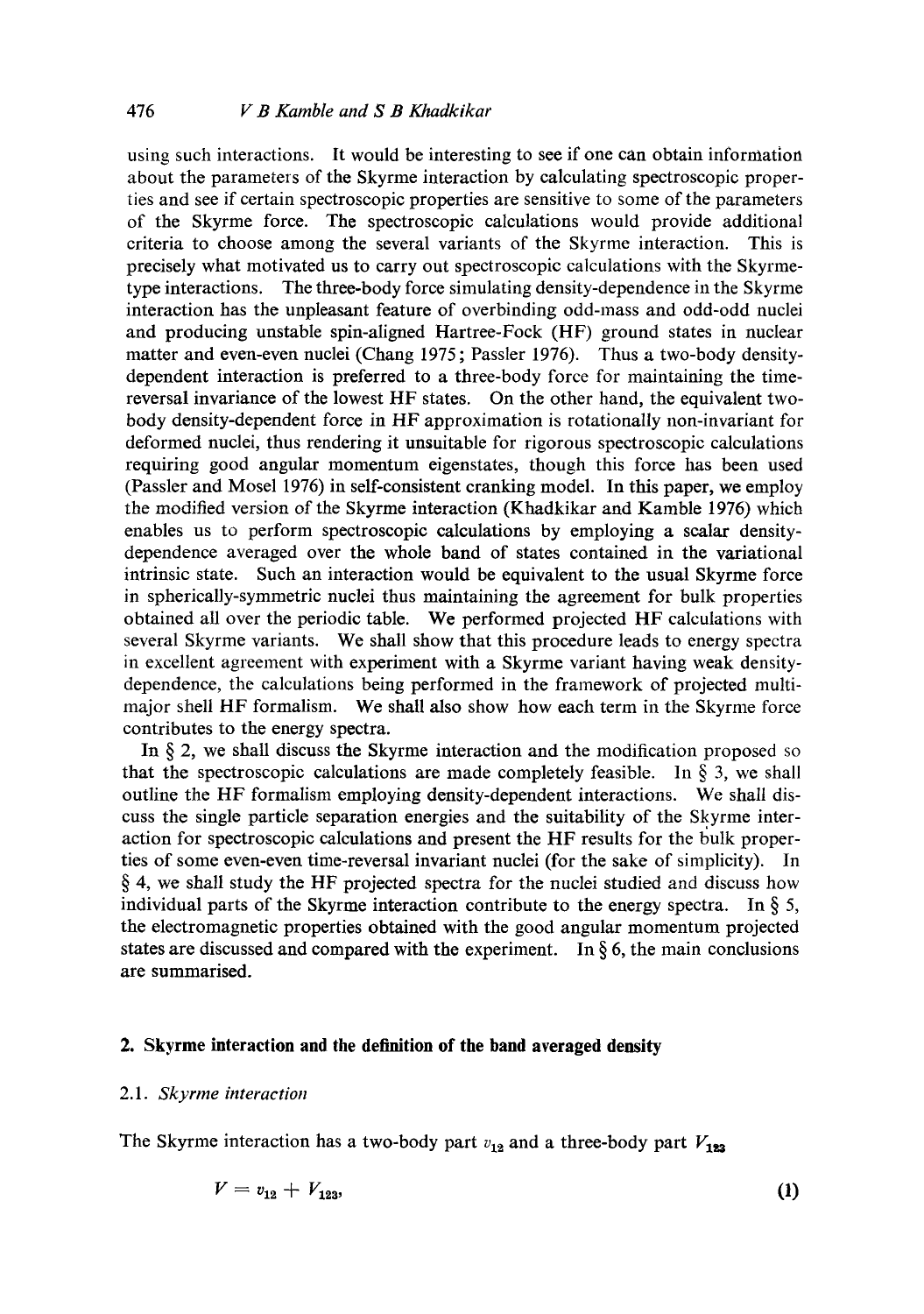Skyrme used a short range expansion of two-body interaction. For Hartree-Fock calculations only low-momentum matrix elements (k,  $k' \le 2 K_F$ ) are required where k and k' are relative wave-vectors of the two nucleons. In the co-ordinate space,  $v_{12}$  can be written as

$$
v_{12} = t_0 \left(1 + \lambda_0 P \sigma \right) \delta\left(\mathbf{r}_1 - \mathbf{r}_2\right) + \frac{1}{2} t_1 \left[ \delta\left(\mathbf{r}_1 - \mathbf{r}_2\right) k'^2 + k^2 \delta\left(\mathbf{r}_1 - \mathbf{r}_2\right) \right]
$$
  
+ 
$$
t_2 \mathbf{k}' \cdot \delta\left(\mathbf{r}_1 - \mathbf{r}_2\right) \mathbf{k} + i W (\sigma_1 + \sigma_2) \cdot \mathbf{k}' \times \delta\left(\mathbf{r}_1 - \mathbf{r}_2\right) \mathbf{k}.
$$
 (2a)

For the three-body force, Skyrme assumed a contact force,

$$
V_{123} = t_3 \delta \left( \mathbf{r}_1 - \mathbf{r}_2 \right) \delta \left( \mathbf{r}_2 - \mathbf{r}_3 \right). \tag{2b}
$$

The operator  $\mathbf{k} = (\overrightarrow{\nabla}_1 - \overrightarrow{\nabla}_2)/2i$  acts on the right, while  $\mathbf{k}' = -(\overrightarrow{\nabla}_1 - \overrightarrow{\nabla}_2)/2i$  acts on the left. It is easy to show that the matrix elements of the first two terms in (2a) correspond to s-wave interactions. The matrix elements of the other two terms correspond to p-wave interactions. The last term is, in fact, the zero range limit of a two-body spin-orbit force (Bell and Skyrme 1956).

It was shown by Vautherin and Brink (1972) that in the HF calculations of eveneven nuclei, the three-body term (equation (2b)), is equivalent to a two-body densitydependent interaction,

$$
V_{12} = (t_3/6) (1 + P \sigma) \delta (\mathbf{r}_1 - \mathbf{r}_2) \rho \{ (\mathbf{r}_1 + \mathbf{r}_2)/2 \}.
$$
 (3)

This is the form of the interaction used in the present work. The density dependent two-body force in Skyrme interaction describes how the interaction between two nucleons gets modified due to the presence of other nucleons. This phenomenological representation of G-matrix includes the effects of short range correlations particularly through the density-dependent term. The contribution to total energy due to the two-body density-dependent term does not vanish for spinaligned solutions unlike the three-body contact force and thus contributes to saturation. Two-body density-dependent force is therefore always preferred to three-body contact force.

#### 2.2. *Definition of the band averaged density*

The density appearing in the two-body density-dependent part of the Skyrme interaction needs to be evaluated at the centre-of-mass of two interacting nucleons. However, for a contact force, such as Skyrme interaction this coincides with density at the position of either of the two interacting nucleons. The density  $\rho(\mathbf{r})$  is defined as,

$$
\rho(\mathbf{r}) = \sum_{i=1}^{A} \langle \mathbf{r} | \phi \, i \rangle \langle \phi \, i | \mathbf{r} \rangle. \tag{4}
$$

The density  $\triangleright$  (r) for an axially deformed time-reversal invariant even-even nucleus can be expanded in terms of its multipole components as follows:

$$
\rho(\mathbf{r}) = \Sigma_L \rho_L(\mathbf{r}), L = 0, 2, 4, \dots \tag{5}
$$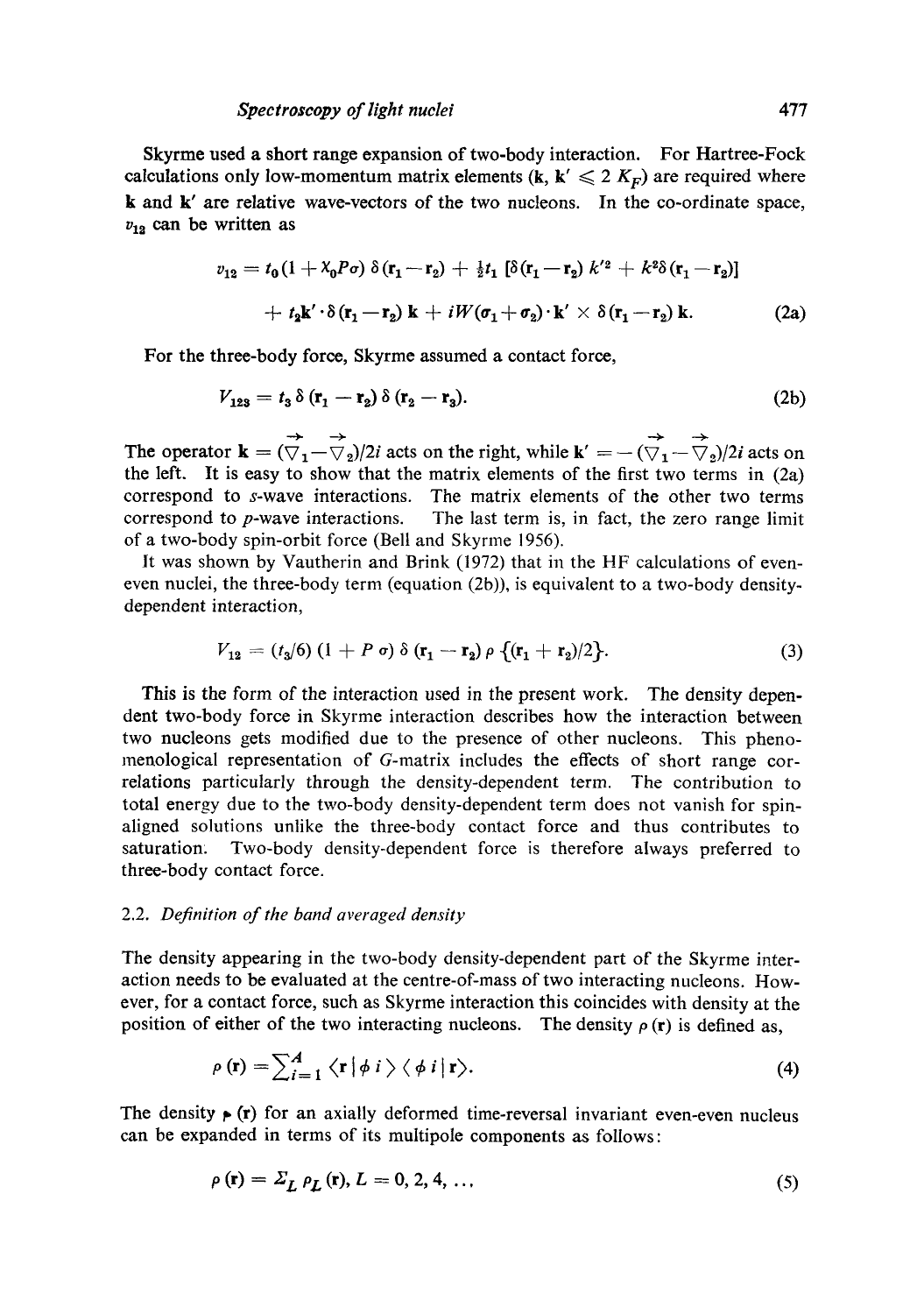It is easy to see that the scalar part of density  $\rho_0$  (r) can be expressed as the average of scalar densities of the states projected onto the space of good angular momentum:

$$
\rho_0(\mathbf{r}) = \sum_j |a_j|^2 \rho_0^J(\mathbf{r}), \qquad (6)
$$

where 
$$
\rho_0^J(\mathbf{r}) = \frac{1}{2J+1} \sum_M \langle J M | \rho_{op} | J M \rangle
$$
,

and  $\rho_{\text{on}} = \sum_{i=1}^{A} \delta(\mathbf{r}_i - \mathbf{r}).$ 

Here  $|a_J|^2$  is the probability of the state with angular momentum J contained in the deformed intrinsic state.

We suggest a modification in the interaction (Khadkikar and Kamble 1976) such that the deformed density  $\rho$  (r) is replaced by the 'band averaged' scalar density  $\rho_0$  (r).  $V_{12}$  is then replaced by  $V_{12}$  where,

$$
V'_{12} = (t_3/6) (1 + P \sigma) \delta (\mathbf{r}_1 - \mathbf{r}_2) \rho_0 \{ (\mathbf{r}_1 + \mathbf{r}_2)/2 \}.
$$
 (7)

The interaction  $V_{12}^{'}$  would retain the rotational invariance and at the same time would not disturb the agreement for the bulk properties for spherical nuclei. It is straightforward to obtain the expression for  $\rho_0$  (r) to be used in the HF calculations.

$$
\rho(\mathbf{r}) = \sum_{i=1}^{A} \langle \mathbf{r} | \phi_i \rangle \langle \phi_i | \mathbf{r} \rangle, \tag{8a}
$$

which when expanded in terms of the basis states  $|n_a l_a j_a m_a\rangle$  assuming axial symmetry and the non-mixing of proton and neutron orbitals,

$$
\rho(\mathbf{r}) = \sum_{i=1}^{A} \sum_{a\beta} c_a^{i*} c_\beta^i \langle \mathbf{r} | \beta, m_i \tau_i \rangle \langle a, m_i \tau_i | \mathbf{r} \rangle, \tag{8b}
$$

where  $\alpha = n_a l_a j_a$  and the c's are the expansion coefficients.

Equation (8b) can be written as,

$$
\rho(\mathbf{r}) = \sum_{i=1}^{A} \sum_{a\beta} c_a^{i*} c_\beta^i \left(-1\right)^{j_a - m_i}
$$
  
 
$$
\times \sum_{J} c \left( \frac{j_a}{-m_i} \frac{j_\beta}{m_i} \frac{J}{O} \right) \langle \mathbf{r} | \Psi^J(a_1 \beta, \tau_i) \rangle \tag{8c}
$$

where  $\langle \mathbf{r} | \Psi^J (a_1 \beta, \tau_i) \rangle$ 

$$
\begin{aligned}\n&= \sum_{m_a m_\beta} (-1)^{j_a - m_a} c \begin{pmatrix} j_a & j_\beta & J \\ -m_a & m_\beta & M \end{pmatrix} \\
& \times \langle \mathbf{r} | \beta, m_\beta, \tau_i \rangle \langle \alpha, m_a, \tau_i | \mathbf{r} \rangle.\n\end{aligned}
$$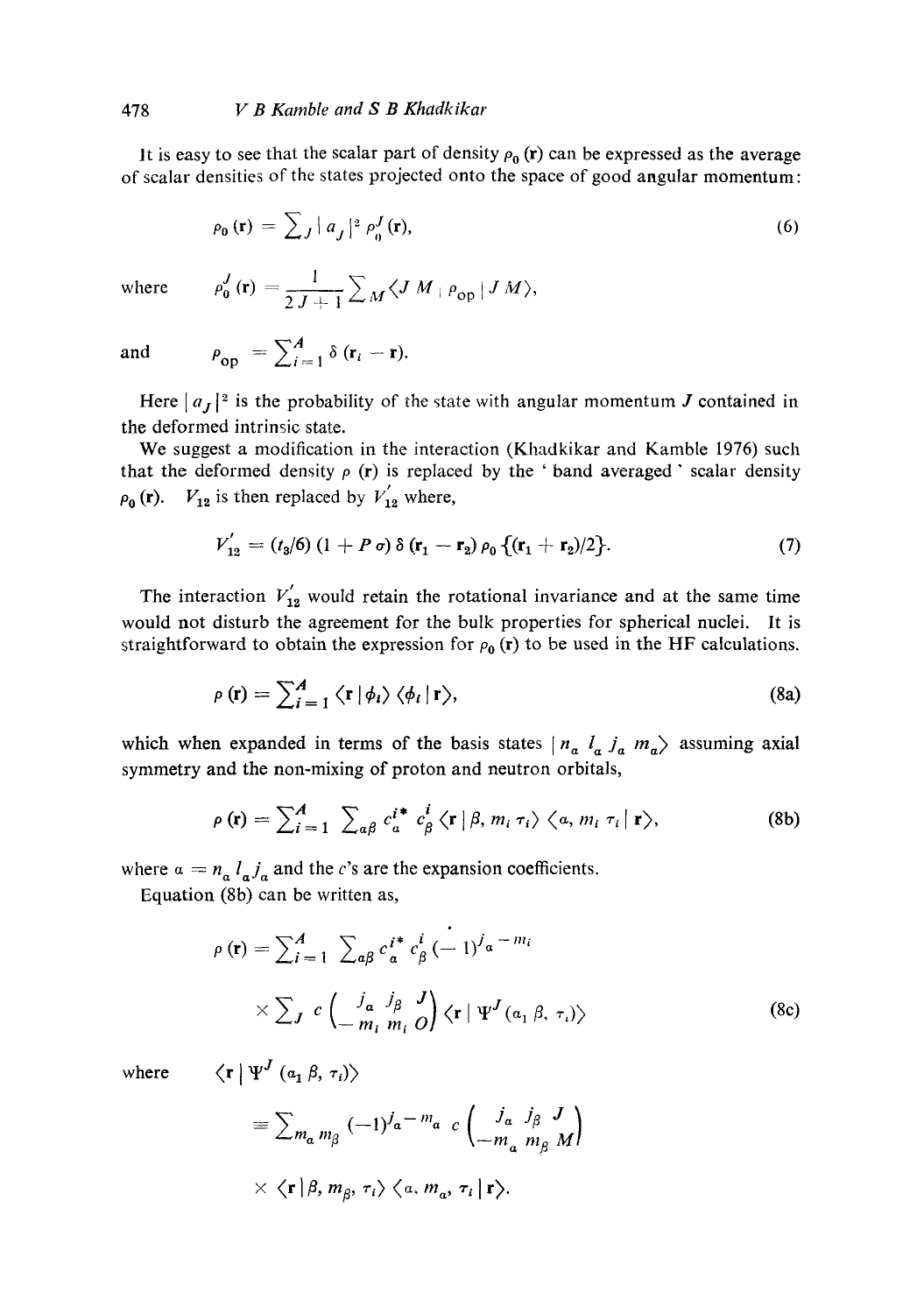Zeroth multipole of the density can be extracted by setting  $J = 0$ . It is then trivial to show that (8c) reduces to

$$
\rho_0(\mathbf{r}) = \sum_{i=1}^A \sum_{a\beta} c_{n_a}^{i*} l_{a} j_a \ c_{n_\beta}^{i} l_{a} j_a
$$

$$
\times \left( \frac{1}{2J_a + 1} \right) \sum_{m_a} \langle \mathbf{r} | n_\beta l_a j_a m_a, \tau_i \rangle \langle n_a l_a j_a m_a, \tau_i | \mathbf{r} \rangle. \tag{9}
$$

This is then the expression to be used in the HF calculations for the ' band averaged' scalar density. Introduction of this band-averaged scalar density now makes the Hamiltonian rotationally invariant and the spectroscopic calculations are made completely feasible and the difficulties caused by the three-body contact force overcome.

#### **3. Density dependent Skyrme interaction in HF formalism**

## *3.1. Density dependence in HF theory*

In this section we shall briefly outline the HF formalism with density-dependent Skyrme forces. We shall assume axial symmetry and hence the deformed orbital  $i$  can be expanded as:

$$
|i\rangle = \sum_{a} c_{a}^{i} |a, m_{i} \tau_{i}\rangle,
$$
  
with 
$$
a = n_{a} l_{a} j_{a}.
$$
 (10)

In the deformed basis, the nuclear Hamiltonian using the two-body band averaged scalar density-dependent Skyrme interaction  $V'_{12}$  can be written as:

$$
H = \sum_{ij} \langle i | t | j \rangle \quad a_i^{\dagger} a_j
$$
  
+  $\frac{1}{2} \sum_{ijkl} \langle i k | v_{12} + V'_{12} | j l \rangle a_i^{\dagger} a_k^{\dagger} a_l a_j,$  (11)

 $v_{12}$  denotes all the terms of the Skyrme interaction which are independent of density. When it does not cause confusion, we shall drop the quantum numbers  $m_i$  and  $\tau_i$ . Denoting by  $|\phi\rangle$  the A particle state,

$$
|\phi\rangle = \Pi_{i=1}^A \ a_i^{\dagger} |0\rangle, \qquad (12)
$$

we have the total energy for the nucleus with  $A$  nucleons

$$
E = \langle \phi | H | \phi \rangle
$$
  
=  $\sum_{i=1}^{A} \langle i | t | i \rangle + \frac{1}{2} \sum_{ij}^{A} \langle ij | \tilde{v}_{12} + \tilde{V}_{12} | ij \rangle,$  (13)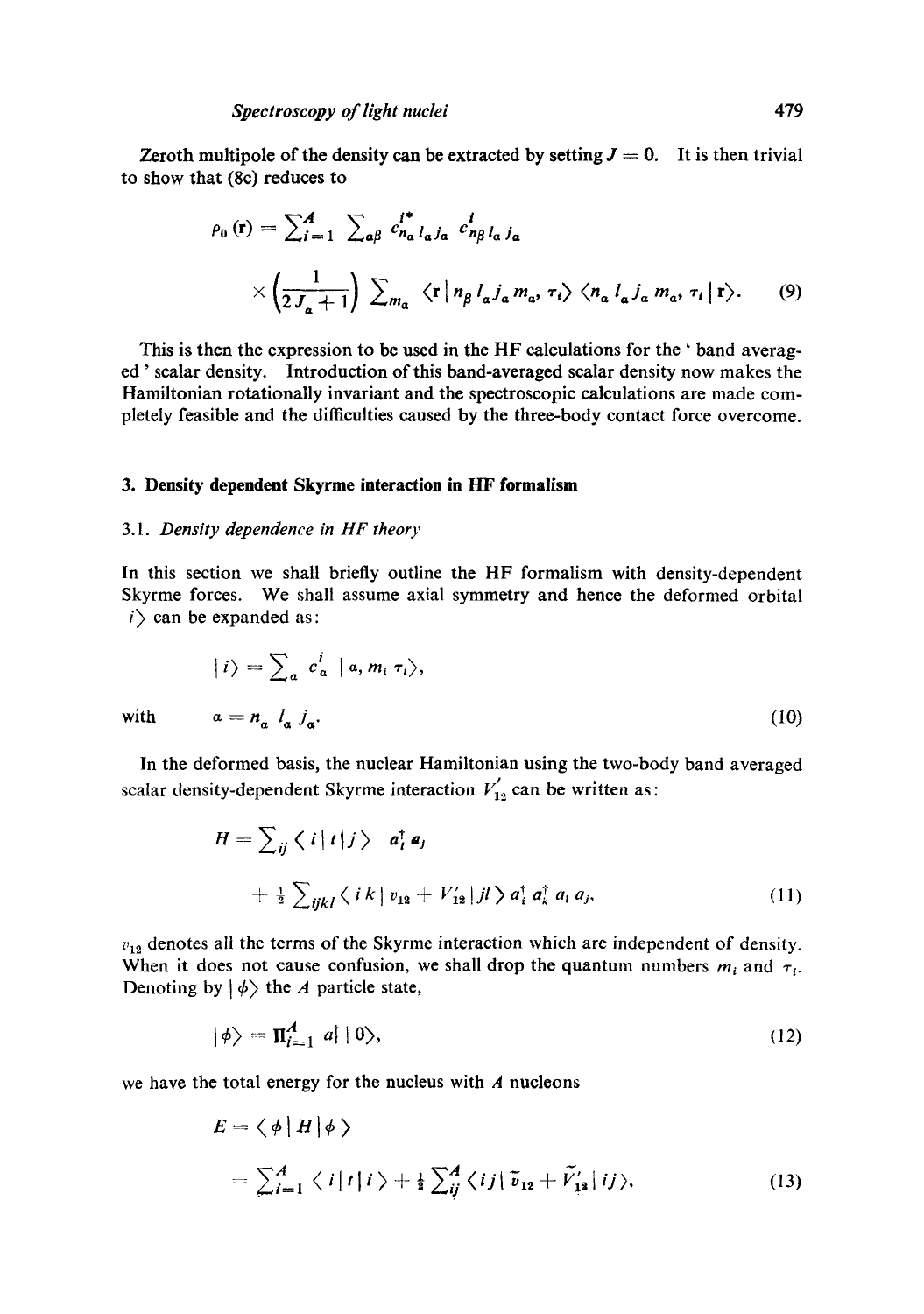where tilde denotes the antisymmetrised matrix element.

The HF approximation requires that for all as,

$$
\frac{\partial}{\partial c_a^{i^*}} \left[ \langle \phi | H | \phi \rangle - \sum_{i=1}^A \epsilon_i \sum_a c_a^{i^*} c_a^i \right] = 0,
$$
  

$$
\frac{\partial}{\partial c_a^{i^*}} \left[ \sum_{i=1}^A \langle i | t | i \rangle + \sum_{i}^A \langle i | j | \tilde{v}_{12} + \tilde{V}_{12} | i j \rangle \right]
$$
  

$$
- \sum_{i=1}^A \epsilon_i \sum_a c_a^{i^*} c_a^i \right] = 0.
$$
 (14)

Here  $\epsilon_i$  are the Lagrangian parameters. Equation (14) leads us to the following set of equations:

$$
\sum_{\beta} \langle a | h | \beta \rangle c_{\beta}^{i} = c_{a}^{i} \epsilon_{i},
$$
\n
$$
\langle a | h | \beta \rangle = \langle a | p^{2} / 2m | \beta \rangle
$$
\n
$$
+ \sum_{i_{\text{occ}}}^{A} \sum_{\gamma \delta} \langle a \gamma | \tilde{v}_{12} + \tilde{V}'_{12} | \beta \delta \rangle c_{\gamma}^{i^{*}} c_{\delta}^{i}
$$
\n
$$
+ (t_{3} / 4) \langle a | (\rho_{r} \rho_{n})_{0} | \beta \rangle.
$$
\n(15b)

Equations (15a) and (15b) are the HF equations to be solved self-consistently. The HF Hamiltonian h is defined through (15b).  $\rho_p(n)$  is the density of the protons (neutrons) and  $(\rho_p \rho_n)_0$  is the zeroth multipole of the product  $(\rho_p \rho_n)$ . If we start with a spherical density, only the zeroth multipole of the product  $(\rho_p \rho_n)$  contributes. It should be noted that the last term in (15b) arises purely out of the density dependence of the interaction.

The solution of (15a) and (15b) involves the problem of double self-consistency between the interaction matrix elements and the HF *wave* function. One starts with a trial wave function and calculates two-body scalar density matrix elements  $\langle \alpha \gamma | V_{12} | \beta \delta \rangle$  and the one-body density matrix elements  $\langle \alpha | (\rho_p \rho_n)_{0} | \beta \rangle$  and sets up the Hamiltonian matrix  $\langle a | h | \beta \rangle$ . Its diagonalisation then gives a new set of eigen-values and eigen-functions. With this new wave function, again new two-body scalar density matrix elements are evaluated and the Hamiltonian matrix set-up and diagonalised. This procedure is continued until two successive wave functions and the sets of two-body matrix elements calculated are the same, i.e. when both interaction matrix elements and the HF solution are mutually self-consistent. It is clear from this procedure that the density-dependent HF calculations are an order of magnitude more difficult than the density independent ones.

# 3.2. *Rearrangement energy*

For density-independent forces, the total energy  $E$  of a nucleus can be expressed as

$$
E = \frac{1}{2} \sum_{i=1}^{A} \left[ \left\langle i \left| t \right| i \right\rangle + \epsilon_i \right]. \tag{16}
$$

i.e.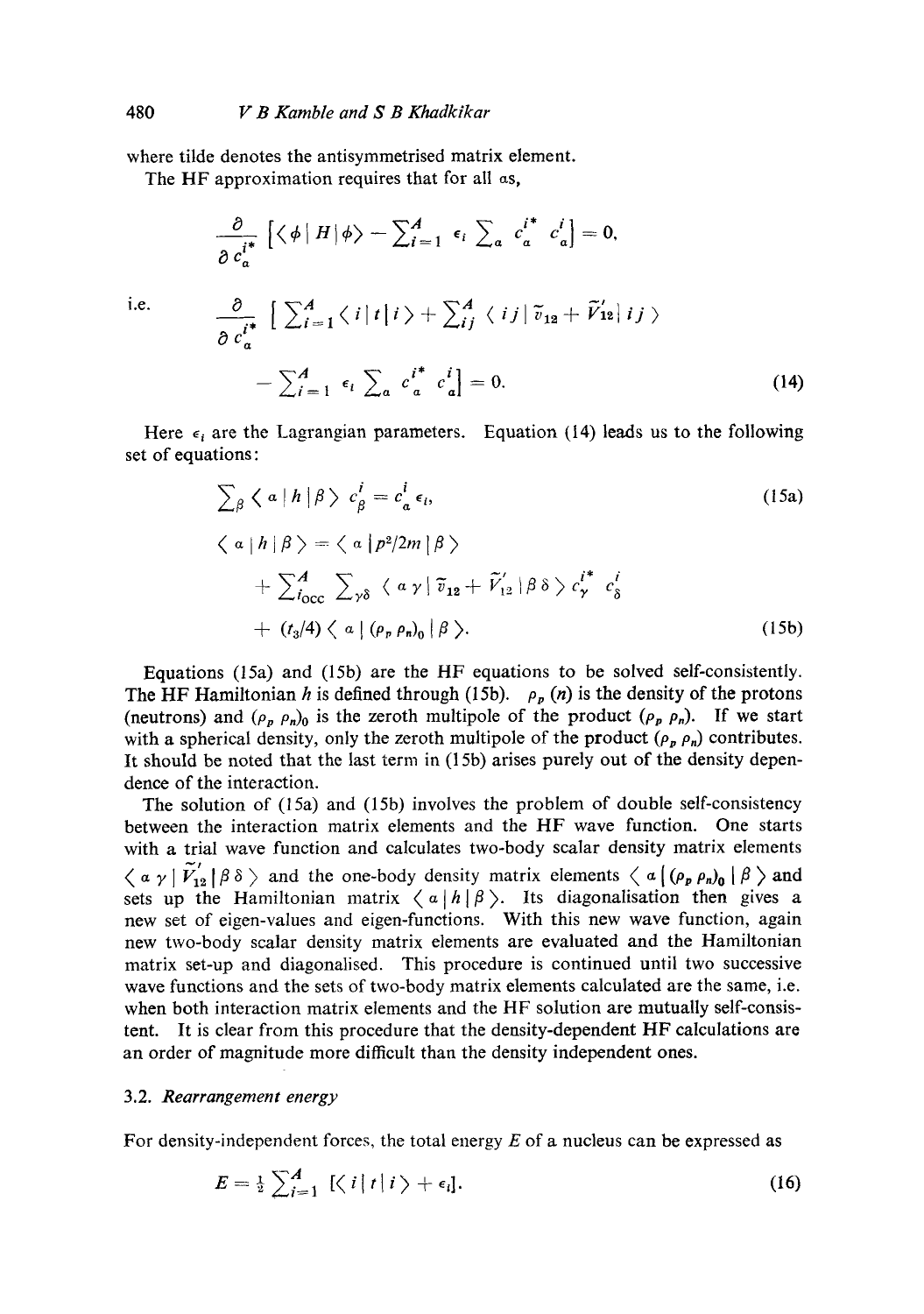For Skyrme interaction, there is an additional term arising out of the density dependence of the interaction. The expression (16) is replaced by

$$
E = \frac{1}{2} \sum_{i=1}^{A} \left[ \left\langle i \, \middle| \, i \right\rangle + \epsilon_i \right] + E_R, \tag{17}
$$

where  $E_R$  is called the " rearrangement energy " and is given by

$$
E_R = - (t_{3/8}) \sum_{i=1}^A \langle i | \rho_p \rho_n | i \rangle.
$$
 (18)

In our modified version of Skyrme interaction, only the zeroth multipole of the product  $\rho_p$   $\rho_n$  contributes and the expression becomes

$$
E_R = -(t_{3/8}) \sum_{i=1}^A \langle i | (\rho_p \rho_n)_0 | i \rangle.
$$
 (19)

From the expression (19) for the rearrangement energy *ER,* it can be seen that this quantity is always negative. In fact, this would be the case for any form of density dependence of interaction. Thus the total energy in density-dependent HF theory is always lower than the ordinary HF theory would lead us to expect from the given single-particle energy eigen values. For Skyrme force, the relation (16) is replaced by (17). The rearrangement energy term  $E_R$  which arises purely due to the density dependence of the interaction is then responsible in obtaining good agreement for binding energies of nuclei with experiment.

## 3.3. *HF single particle energies and separation energies*

We shall show in this section that if we consider the two-body density version of the force in Skyrme interaction rather than the three-body contact force, the Koopmans theorem (Koopmans 1934) no longer holds (Ripka 1969) assuming that the singleparticle wave functions of the  $A$  and  $A-1$  systems are identical. Koopmans theorem strictly holds when the three-body contact interaction is used as shown by Vautherin and Brink (1972).

It has been shown that the Koopmans theorem holds for density-independent two-body interaction only in the absence of centre-of-mass motion (c.m.m.) (Khadkikar and Kamble 1974). We shall not consider c.m.m, to make the discussion simple and concentrate only on the density-dependent part of the interaction.

The contribution  $\epsilon_{(K)}^{(3)}$  to the HF single-particle energy  $\epsilon_{(K)}$  for the orbital K from (15a) and (15b) for even-even time-reversal invariant nuclei due to the densitydependent part is given by

$$
\epsilon_{(K)}^{(3)} = t_{3/4} \langle K | (\rho_0^A)^2 - (\rho_0^N)^2 | K \rangle, \tag{20}
$$

considering K to be a neutron orbital. Here,  $\rho_0^A$  denotes the band-averaged density for the nucleus with A particles and  $\rho_0^N$  is the zeroth multipole of density of neutrons. This expression for HF single particle energies is identical with the one given by Vautherin and Brink (1972).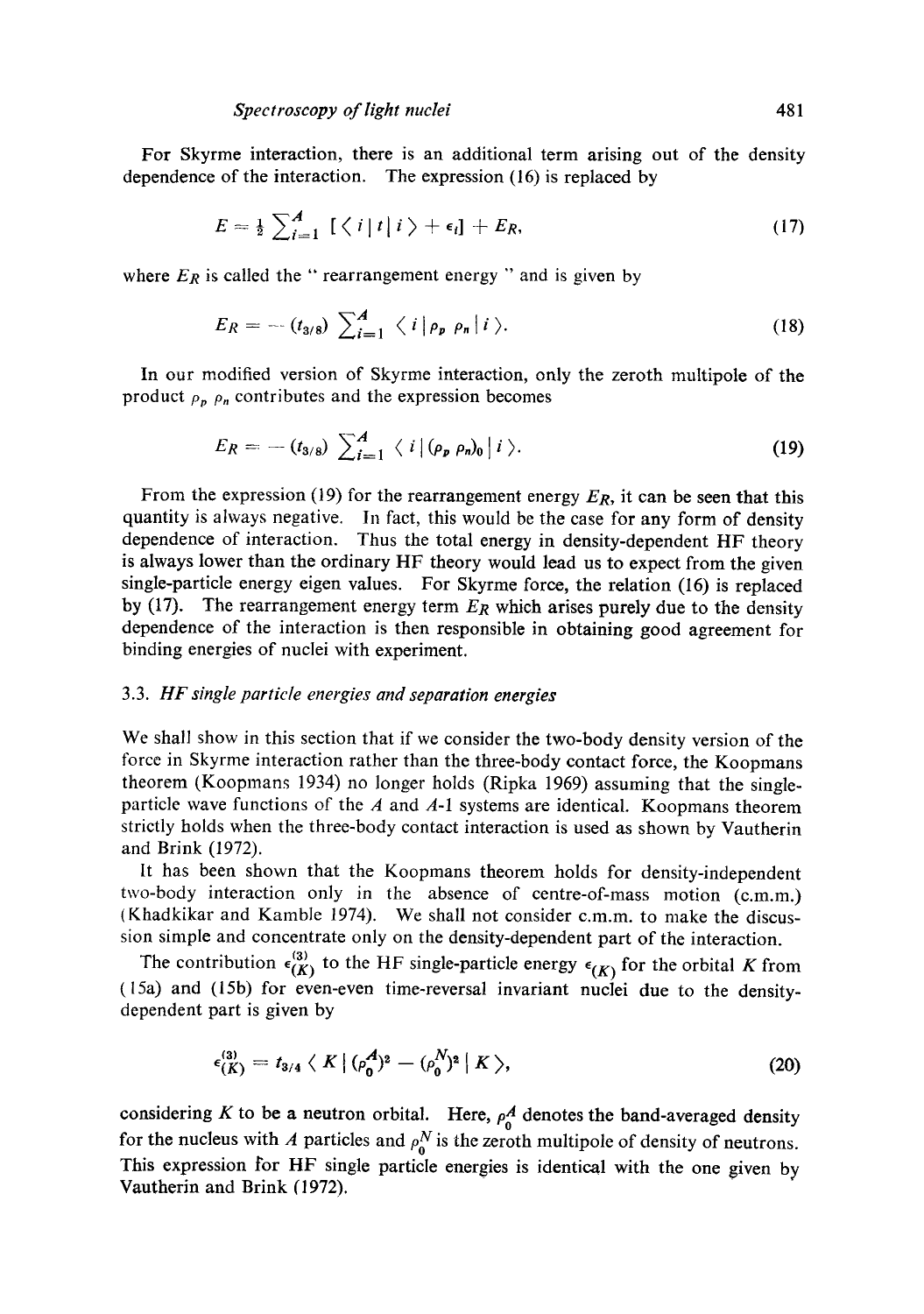## 482 *V B Kamble and S B Khadkikar*

We shall give the expression for the contribution to separation energy due to the density-dependent part of Skyrme interaction,  $\epsilon_{\text{sp}}^{(3)}$  (K), required to remove the nucleon from Kth orbital assuming that the orbitals of the residual nucleus with  $(A-1)$  nucleons do not change after sudden removal of the particle from the orbital  $K$ . Considering  $K$  to be the neutron orbital, it is easy to show that,

$$
\epsilon_{\rm sp}^{(3)}(K)=\epsilon_{(K)}^{(3)}-t_{3/4}\langle K| \rho_0^P\phi_K^*\phi_K|K\rangle. \qquad (21)
$$

We thus see that the separation energies differ from HF single-particle energies by an amount given by the second term in (21) and so the Koopmans theorem no longer holds when a two-body density-dependent interaction is used.

It should be noted that our expression for HF single-particle energies is identical with that of Vautherin and Brink and so with their separation energies since they use three-body contact force. Our expression for separation energies, however, is different. Three-body contact force and two-body density-dependent force are equivalent only for the even-even time-reversal invariant systems.

When c.m.m, is incorporated in HF calculations, the Koopmans theorem is not valid and the particle number  $A$  is to be treated as a number operator. We see that when the interaction itself depends on the particle number, the Koopmans theorem will not be valid. The total density of a system depends on the total number of particles  $A$  in the system and so the Koopmans theorem will not be valid for densitydependent interactions. The effect of the second term in (21) however is expected to be small, approximately by a factor (1/A) and so  $\epsilon_{\text{SD}}^{(3)}$  (K) and  $\epsilon_{(K)}^{(3)}$  would be quite close especially when the number of nucleons is quite large. Hence single-particle energies would be quite close to the actual separation energies when density-dependent forces are used.

# *3.4. Suitability of Skyrme interaction for spectroscopic calculations*

In this section we shall discuss the suitability of the Skyrme interaction for calculating the spectroscopic properties.

Sharp and Zamick (1973) calculated particle-particle two-body coupled pairing matrix elements using harmonic oscillator wave functions for the state  $(0f_{7/2})^2$  for the configuration in  $42Ca$ , important for the ground state energy spectrum. They report that this pairing matrix element for the Skyrme interaction gives a repulsive value for the  $J = 0$ ,  $T = 1$  and higher states. This would lead to an unphysical energy spectrum for  $42Ca$ . This suggests that one should check such pairing matrix elements for Skyrme interaction before calculating the spectroscopic properties.

We show that this difficulty can be overcome by a proper choice of the value of the oscillator parameter b. We studied the pairing matrix elements  $(0 s_{1/2})^2$ ,  $(0 p_{3/2})^2$ ,  $(0, d_{5/2})^2$  and  $(0, f_{7/2})^2$  for  $J = 0$ ,  $T = 1$  states as a function of the oscillator parameter b for the Skyrme variant SIV.

For the  $(0 s_{1/2})^2$  and  $(0 d_{5/2})^2$  matrix elements (m.e.), only  $t_0$  and  $t_1$  terms contribute while for  $(0, p_{3/2})^2$  and  $(0, f_{7/2})^2$  m.e., the  $t_2$  and W terms also contribute a little. In either case, the most contribution to these matrix elements is due to  $t_0$  and  $t_1$  terms. Only  $t_0$  and  $t_1$  m.e. would decide whether the total m.e. would be attractive or repulsive,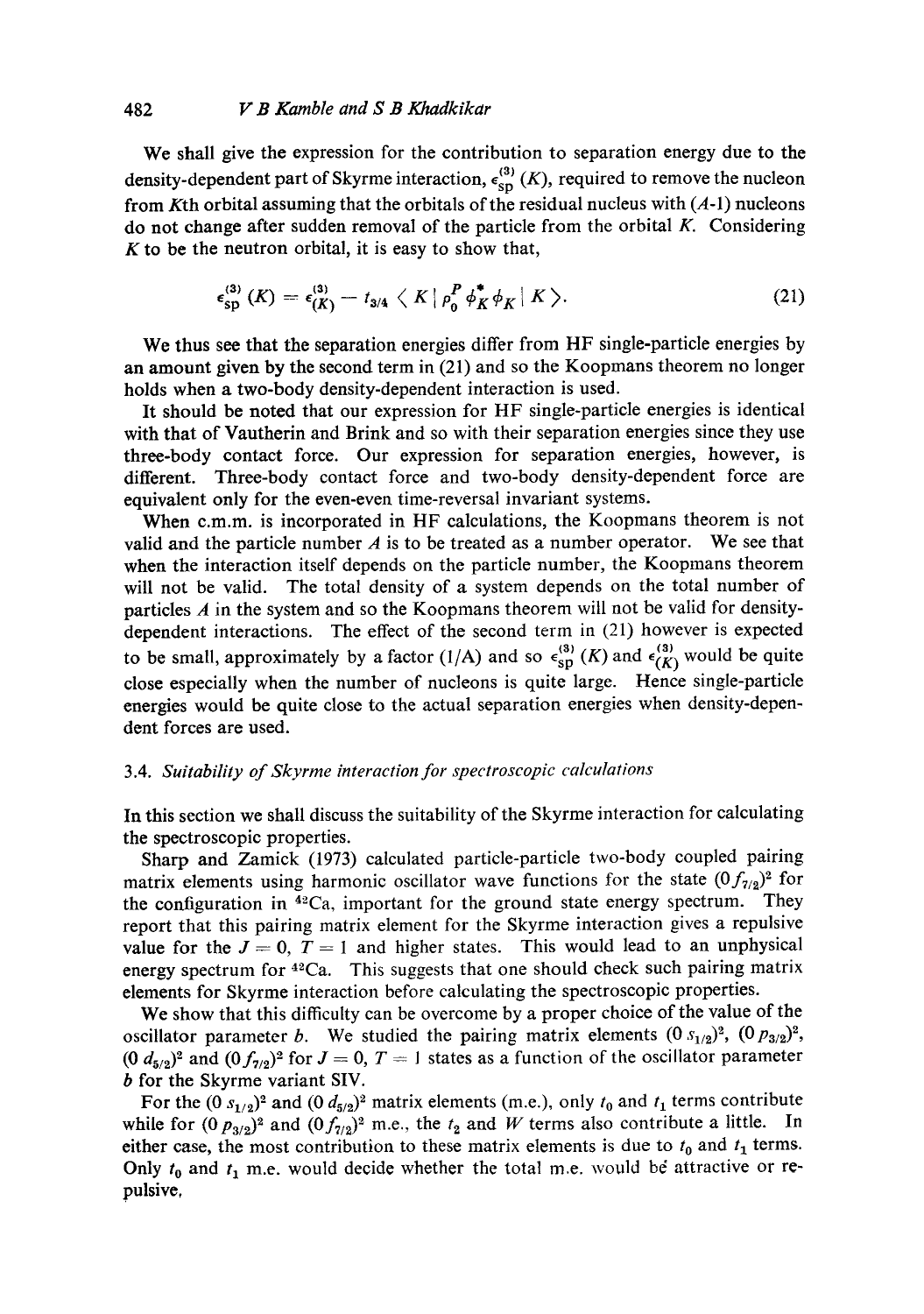We have plotted the pairing matrix elements  $(J = 0, T = 1)$  for  $(-t_0)$  and  $t_1$ terms for the  $(0 s_{1/2})^2$  and  $(0 d_{5/2})^2$  states and also the total m.e. (figures 1 and 2). **The density-dependent part of the Skyrme interaction will not contribute to the**  matrix elements for  $T = 1$  states due to antisymmetry requirements.

For the  $(0 s_{1/2})^2 J = 0$ ,  $T = 1$  m.e. (figure 1) one can see that the  $t_0$  m.e. are always larger than the  $t_1$  m.e. for any value of  $b$  and hence this m.e. shall always be attractive. Similar features are exhibited by  $(0 p_{3/2})^2$  m.e.

The situation is rather interesting for the  $(0 d_{5/2})^2$  m.e. (figure 2). For small values of b, the  $t_0$  m.e. though attractive is numerically smaller than  $t_1$  m.e. and the total



**Figure 1.** The matrix element  $\langle (0 s_{1/2})^2 | V | (0 s_{1/2})^2 \rangle J = 0.77 = 1$  plotted as a function of the oscillator parameter *b*.



**Figure 2.** The matrix element  $\langle (0, d_{5/2})^2 | V | (0, d_{5/2})^2 \rangle$   $J = 0$ ,  $T - 1$  plotted as a **function of the oscillator parameter** b,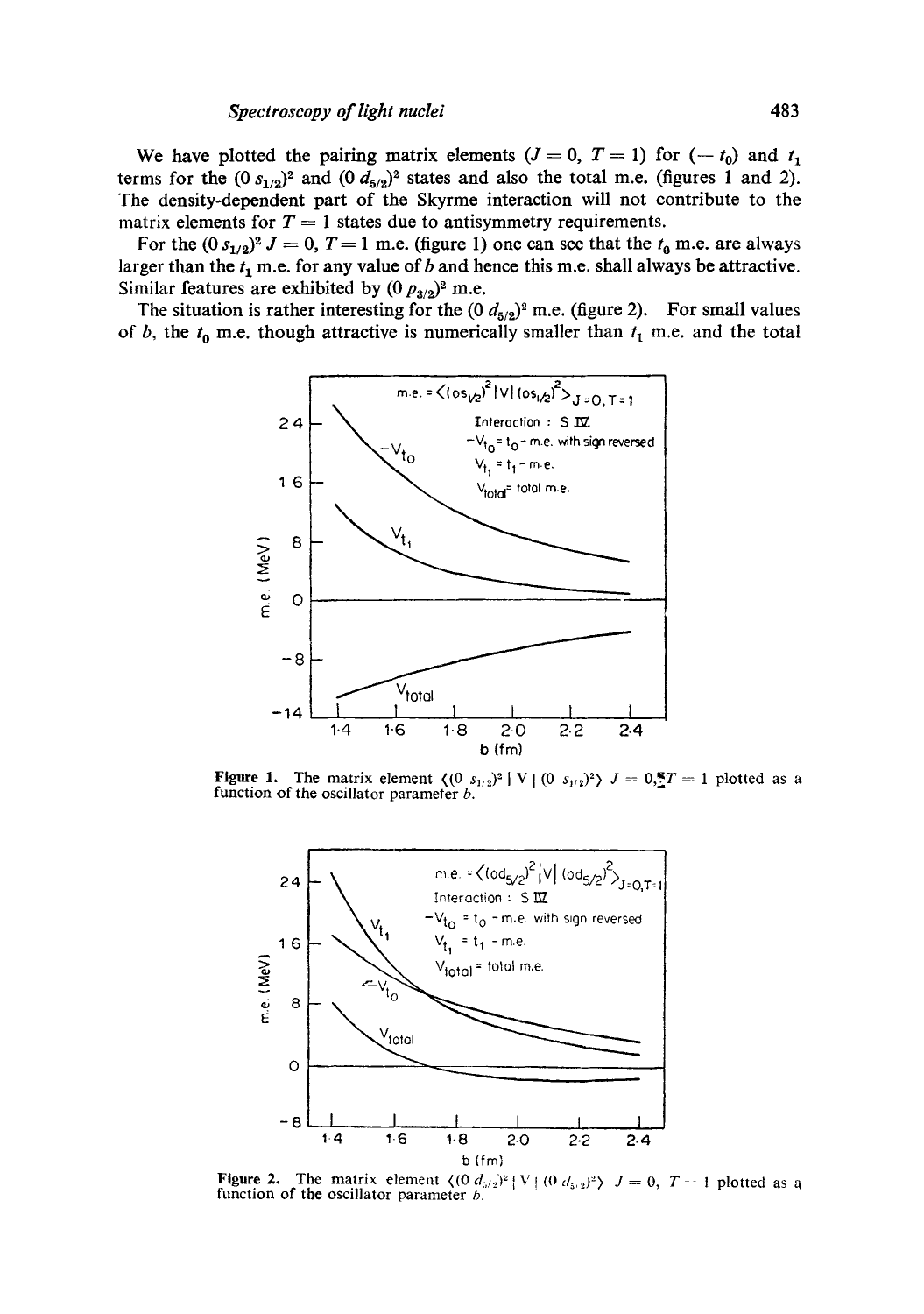m.e. is therefore positive. After a critical value of b, the  $t_0$  m.e. becomes numerically larger than  $t_1$  m.e. for all values of b and the total m.e. now becomes attractive. In **the** calculations of nuclear properties, the value of b must be larger than the critical  $b$  ( $b = 1.7$  fm in this case); otherwise the results would be unphysical. Similar behaviour is exhibited by  $(0f_{7/2})^2$  m.e.

The source of this behaviour is the severe  $b$  dependence of the m.e. of various parts of the Skyrme force. The  $t_0$  m.e. fall off as  $b^{-3}$  while others as  $b^{-5}$  except  $t_3$ m.e. which fall off as  $b^{-6}$ . There is a competition between the  $t_0$  and  $t_1$  m.e. which leads to the pairing or the antipairing of the m.e. For  $b$  value larger than the critical value, the m.e. of  $t_1$ , etc. fall off much faster than  $t_0$  and the total m.e. becomes attractive.

We state that the difficulty raised by Sharp and Zamick can be remedied by optimising  $b$  for every nucleus in question. One can then proceed to the calculation of nuclear properties.

# 3.5. *Sensitivity of the calculation on the oscillator parameter*

Our calculations do not include configurations beyond the fourth major shell. The truncation of the configuration space makes the HF calculations severely dependent on the oscillator parameter  $b$ . If the configuration space is quite large the calculations would be insensitive to the size parameter  $b$ . This is particularly true in the case of Skyrme interaction. The saturation would be achieved through the optimisation of b. This value of b is then the proper b to be used in the calculations of spectroscopic properties. For the nuclei studied, the  $b$  value ranges from 1.6 fm to 1.9 fm.

# 3.6. *HF properties of nuclei*

In this section we shall discuss the results of the HF calculations performed with three variants of Skyrme interaction viz. SII, SIV and SV (table 1). The last variant has  $t_3 = 0$  and hence is only a two-body density-independent interaction. In our bandaveraged formalism, the former two sets will be denoted by BASII and BASIV respectively. The variant SIV has the weakest density term, while the variant SII has a somewhat larger density dependence. The other two variants *viz.* SIII and SVI pose the problem of numerical instability of the HF solution and hence that of its convergence through their large density dependence. The corrections arising due to the

|             | MeV $t_0$  | MeV $t_1$  | $MeV$ $t2$      | MeV $t_{\rm A}$ |            | MeV $W$         |
|-------------|------------|------------|-----------------|-----------------|------------|-----------------|
|             | $\rm fm^3$ | $\rm fm^5$ | fm <sup>5</sup> | $\mathrm{fm}^6$ | $\chi_{0}$ | $\mathrm{fm}^5$ |
| SI          | $-1057.3$  | 235.9      | $-100.0$        | 14463.5         | 0.56       | 120.0           |
| <b>SII</b>  | $-1169.9$  | 586.6      | $-27.1$         | $9331 - 1$      | 0.34       | 105.0           |
| <b>SIII</b> | $-1128.75$ | $395 - 0$  | $-95.0$         | 1400000         | 0.45       | 120.0           |
| <b>SIV</b>  | $-1205.6$  | 765.0      | 35.0            | 50000           | 0.05       | $150 - 0$       |
| SV          | $-1248.29$ | 970.56     | 107.22          | 0 <sub>0</sub>  | $-0.17$    | $150 - 0$       |
| <b>SVI</b>  | $-1101.81$ | 271.67     | $-138.33$       | 17000-0         | 0.583      | $115 - 0$       |

Table **1.** Parameters of the Skyrme interactions **(MeV).**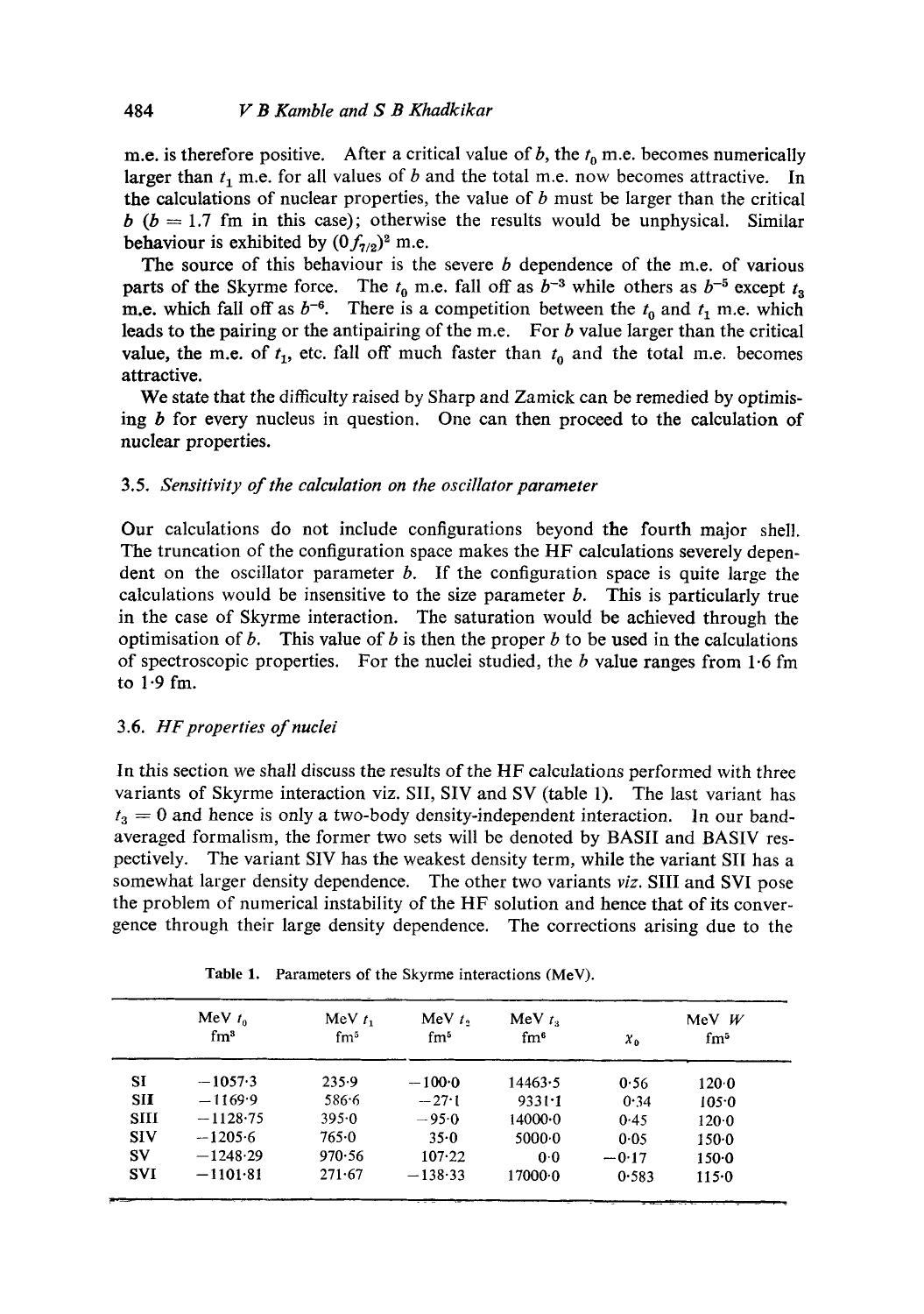centre-of-mass and Coulomb repulsion have not been included in order to make the projection calculations simpler and also because it was found that contribution of these corrections to the energy spectrum is quite insignificant (Kamble *et al* 1974).

| Nucleus         | Inter-<br>action                                      | b<br>fm | $E_{\rm HF}$<br>(MeV)                            | $\varrho_{\hbox{\tiny HF}}$<br>$(fm^2)$ | <b>RMS</b><br>fm                     | Re. En<br>MeV                    | B.E. (Expt.)<br>MeV | $\epsilon_{0S1/21/2}$<br>MeV                 | $E_{0}+$<br>MeV                                  |
|-----------------|-------------------------------------------------------|---------|--------------------------------------------------|-----------------------------------------|--------------------------------------|----------------------------------|---------------------|----------------------------------------------|--------------------------------------------------|
| <sup>8</sup> Be | <b>BASII</b><br><b>BASIV</b><br>SV                    | 1.7     | $-52.79$<br>$-42.94$<br>$-36.91$                 | 63.49<br>47.19<br>44.21                 | 2.6647<br>2.5386<br>2.5804           | $-10.44$<br>$-6.44$              | $-56.50$            | $-28.48$<br>$-29.41$<br>$-30.63$             | $-63.34$<br>$-49.18$<br>$-41.32$                 |
| $^{12}C$        | <b>BASII</b><br><b>BASIV</b><br>SV.                   | 1·6     | $-85.88$<br>$-81.70$<br>$-76.22$                 | $-42.80$<br>$-32.37$<br>$-32.50$        | 2.5857<br>2.5583<br>2.5632           | $-28.39$<br>$-15.96$             | $-92.20$            | $-36.27$<br>$-41.23$<br>$-46.46$             | $-93.04$<br>$-87.50$<br>$-81.18$                 |
| 16 <sub>O</sub> | <b>BASIV</b><br>SV                                    | 1.6     | $-125.99$<br>$-126.68$                           | 0.0<br>0.0                              | 2.6395<br>2.6322                     | $-26.36$                         | $-127.62$           | $-48.05$<br>$-56.36$                         |                                                  |
| 20Ne            | <b>BASII</b><br><b>BASIV</b><br>SV.<br><b>BASIV-d</b> | 1.9     | $-160.63$<br>$-156.69$<br>$-151.52$<br>$-161-18$ | 88.12<br>74.77<br>68.17<br>78.25        | 2.9301<br>2.9009<br>2.8835<br>2.9068 | $-58.25$<br>$-32.64$<br>$-32.01$ | $-160.65$           | $-44.57$<br>$-52.09$<br>$-61.24$<br>$-52.72$ | $-165.52$<br>$-159.77$<br>$-153.51$<br>$-168.75$ |

Table 2. HF properties of nuclei.

Table 3. HF orbitals for the nucleus <sup>8</sup>Be with interaction BASIV ( $b = 1.7$  fm). The 'range' corresponds to non-zero components of the  $s_1p_1$  deformed orbital with given  $(m, \pi)$  in the total space of 20 basis states ordered with (i) increasing  $|m|$ , (ii) with decreasing l or j and (iii) with increasing n—the radial quantum number. Only proton time-like orbitals are given.  $\epsilon$  denotes HF single particle energies. \* denotes lowest unoccupied orbital.

| Range | $m^{\pi}$ $\epsilon$ (MeV) |                                                         | HF orbitals |                                                                                                                                                    |                                 |
|-------|----------------------------|---------------------------------------------------------|-------------|----------------------------------------------------------------------------------------------------------------------------------------------------|---------------------------------|
|       |                            | $8-13$ $1/2$ $-17.44$ $0.149012$ $-0.105569$ $0.838093$ |             | $1-4$ $1/2$ <sup>+</sup> $-29.41$ $0.176311$ $-0.183866$ $0.963942$ $-0.076962$<br>$14-17^*$ $-3/2^ -$ 3·38 0·186543 0·145929 0·960512 $-0.146022$ | $-0.145709 - 0.477385 0.122972$ |

Table 4. HF orbitals for the nucleus <sup>12</sup>C with interaction BASIV ( $b = 1.6$  fm). For explanation, see Table 3.

|  | Range $m^{\pi}$ $\epsilon$ (MeV)               |                                                                   | HF orbitals |  |                                                                       |
|--|------------------------------------------------|-------------------------------------------------------------------|-------------|--|-----------------------------------------------------------------------|
|  |                                                | $1-4$ $1/2$ $-41.23$ $-0.092928$ 0.110477 0.988882 $-0.035645$    |             |  |                                                                       |
|  | $14-17$ $-3/2$ $-20.09$                        | $-0.087076 - 0.079816$ 0.981256 $-0.152263$                       |             |  |                                                                       |
|  | $8-13$ $1/2^ -17.72$<br>$8-13^*$ $1/2^ -$ 4.00 | $0.106977 - 0.104996 - 0.603995$ $0.132727$ $0.756463 - 0.151221$ |             |  | $-0.096997$ $-0.033852$ $0.770395$ $-0.074295$ $0.611660$ $-0.127627$ |

**Table 5.** HF orbitals for the nucleus <sup>16</sup>O with interaction BASIV ( $b = 1.6$  fm). For explanation, see Table 3.

| Range     | m™      | $\epsilon$ (MeV)             |                | HF orbitals    |          |             |          |             |
|-----------|---------|------------------------------|----------------|----------------|----------|-------------|----------|-------------|
| $1 - 4$   | $1/2+$  | $-48.05$                     | 0.0            | 0 <sub>0</sub> | 0.998000 | $-0.063221$ |          |             |
| $8 - 13$  | $1/2^-$ | $-23.28$                     | 0 <sub>0</sub> | 0.0            | 0.988050 | $-0.154137$ | 0.0      | 0.0         |
| $14 - 17$ |         | $-3/2$ <sup>-</sup> $-23.28$ | 0.0            | 0.0            | 0.988050 | $-0.154137$ |          |             |
| $8 - 13$  | $1/2^-$ | $-15.72$                     | 0.0            | 0.0            | $0-0$    | 0.0         | 0.981649 | $-0.190697$ |
| $7 - 7*$  | $5/2+$  | $-1.61$                      | $1-0$          |                |          |             |          |             |
|           |         |                              |                |                |          |             |          |             |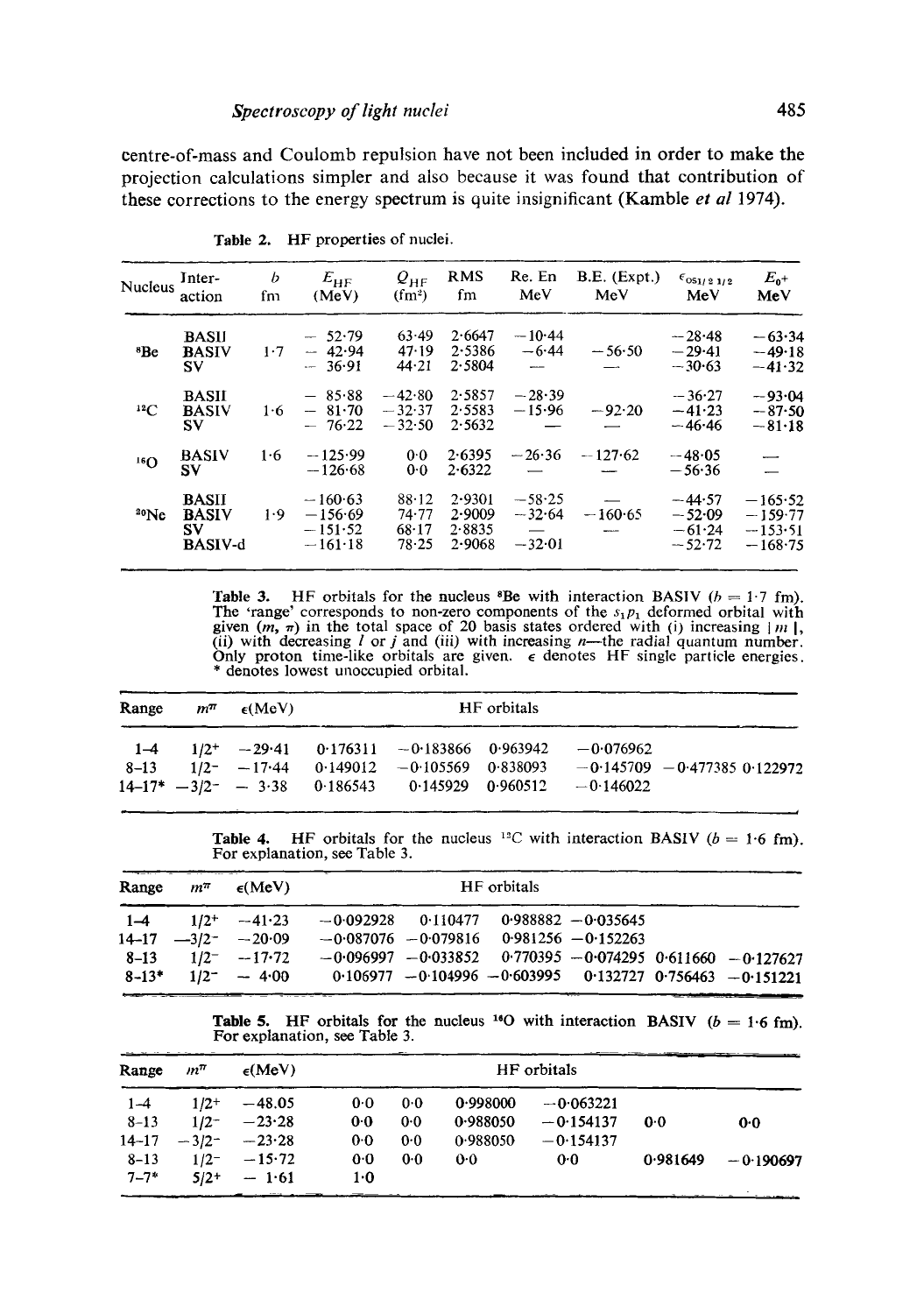| Range    | $m^{\pi}$ | $\epsilon$ (MeV)       | HF orbitals |                        |                                     |          |                                  |          |  |  |
|----------|-----------|------------------------|-------------|------------------------|-------------------------------------|----------|----------------------------------|----------|--|--|
| $1 - 4$  | $1/2^{+}$ | $-52.09$               |             | $0.0941056 - 0.083123$ | 0.986204                            | 0.107826 |                                  |          |  |  |
| $8 - 13$ | $1/2^{-}$ | $-32.84$               | 0.112374    | $-0.090761$            | 0.900803                            |          | $0.067988 - 0.403796 - 0.003668$ |          |  |  |
|          |           | $14-17 - 3/2 - -24.53$ | 0.087974    | 0.060413               | 0.988387                            | 0.108174 |                                  |          |  |  |
| $8 - 13$ |           | $1/2^- - 18.23$        | 0.034781    | 0.092630               | 0.408981                            | 0.029128 | 0.905766                         | 0.041083 |  |  |
| $1 - 4$  | $1/2+$    | $-12.98$               | 0.859362    |                        | $-0.280068$ $-0.059325$ $-0.423721$ |          |                                  |          |  |  |
| $5 - 6*$ | $3/2+$    | $-8.42$                | 0.976684    | 0.214682               |                                     |          |                                  |          |  |  |
|          |           |                        |             |                        |                                     |          |                                  |          |  |  |

**Table 6.** HF orbitals for the nucleus<sup>720</sup>Ne with interaction BASIV ( $b = 1.9$  fm) For explanation, see Table 3.

In table 2, we display the results of HF calculations with the interactions BASIl, BASIV and SV for the nuclei  ${}^{8}Be$ ,  ${}^{12}C$ ,  ${}^{16}O$  and  ${}^{20}Ne$ . We also give the HF orbitals for these nuclei for the variant SIV in tables 3 to 6. It is seen that the variant with stronger density provides a better agreement for the binding energies of these nuclei, but, at the same time it gives a larger deformation of the nucleus. We remark that an interaction having a weak density dependence and reasonable  $p$ -wave repulsion would give rise to clustering which will be important for explaining the excited lowlying 4p-4h or 8p-8h states in nuclei like <sup>12</sup>C, <sup>16</sup>O and <sup>20</sup>Ne.

It should be noted that the interaction BASIl and BASIV lift up the deep lying orbitals as compared to SV which is in accordance with the calculations reported by Beiner *et al* (1975). The rms radii given by BASII, however, are seen to be larger than those given by BASIV and SV.

## **4. HF projected spectra**

From the deformed HF solution, good angular momentum states can be projected out employing the standard projection formalism.

## 4.1. *Spectra of SBe and 12C*

We shall study in this section the projected ground state spectra for the nuclei <sup>8</sup>Be and  $^{12}$ C with the interaction BASII, BASIV and SV obtained from the HF intrinsic solutions. We shall deal with the nucleus <sup>20</sup>Ne separately.

In table 2 we have given the HF intrinsic properties of  $12^{\circ}$ C and  $8^{\circ}$ Be respectively along with the energy of the  $0<sup>+</sup>$  levels in the projected spectrum for the interactions used. For the sake of simplicity and since c.m.m, and coulomb corrections do not affect the spectra significantly, we have not included them in our calculations (Kamble *et al* (1974)).

In figures 3 and 4 we show the projected ground state bands for  ${}^{8}$ Be and  ${}^{12}$ C with BASII, BASIV and SV for the sake of comparison. The 4<sup>+</sup> level obtained with SV for  ${}^{12}C$  and  ${}^{8}Be$  is calculated at a lower energy compared to the experiment. With BASIV, the 4<sup>+</sup> level for <sup>12</sup>C gets raised by  $\sim$  1.8 MeV and the 2<sup>+</sup> level is not affected thus giving excellent agreement with experiment. A similar phenomenon is seen in the case of <sup>8</sup>Be. The 4<sup>+</sup> level is raised as much as  $\sim$  2.5 MeV, again giving very good agreement with experiment. It is seen that  $2^+$  level of <sup>8</sup>Be also gets slightly lifted. BASIV thus provides a much better description than does SV.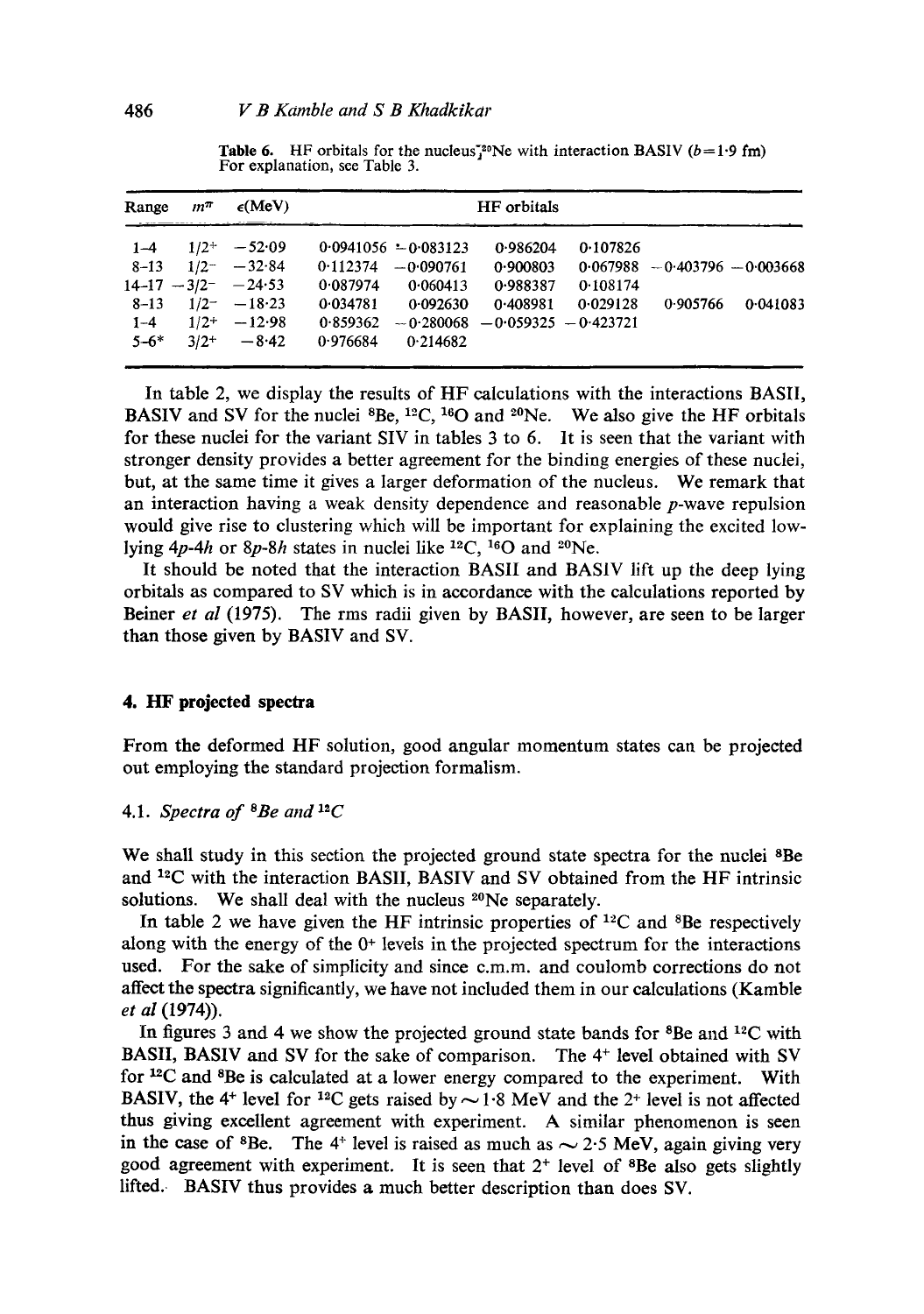

Figure 3. <sup>8</sup>Be spectra calculated with various Skyrme variants.



Figure 4. <sup>12</sup>C spectra calculated with various Skyrme variants.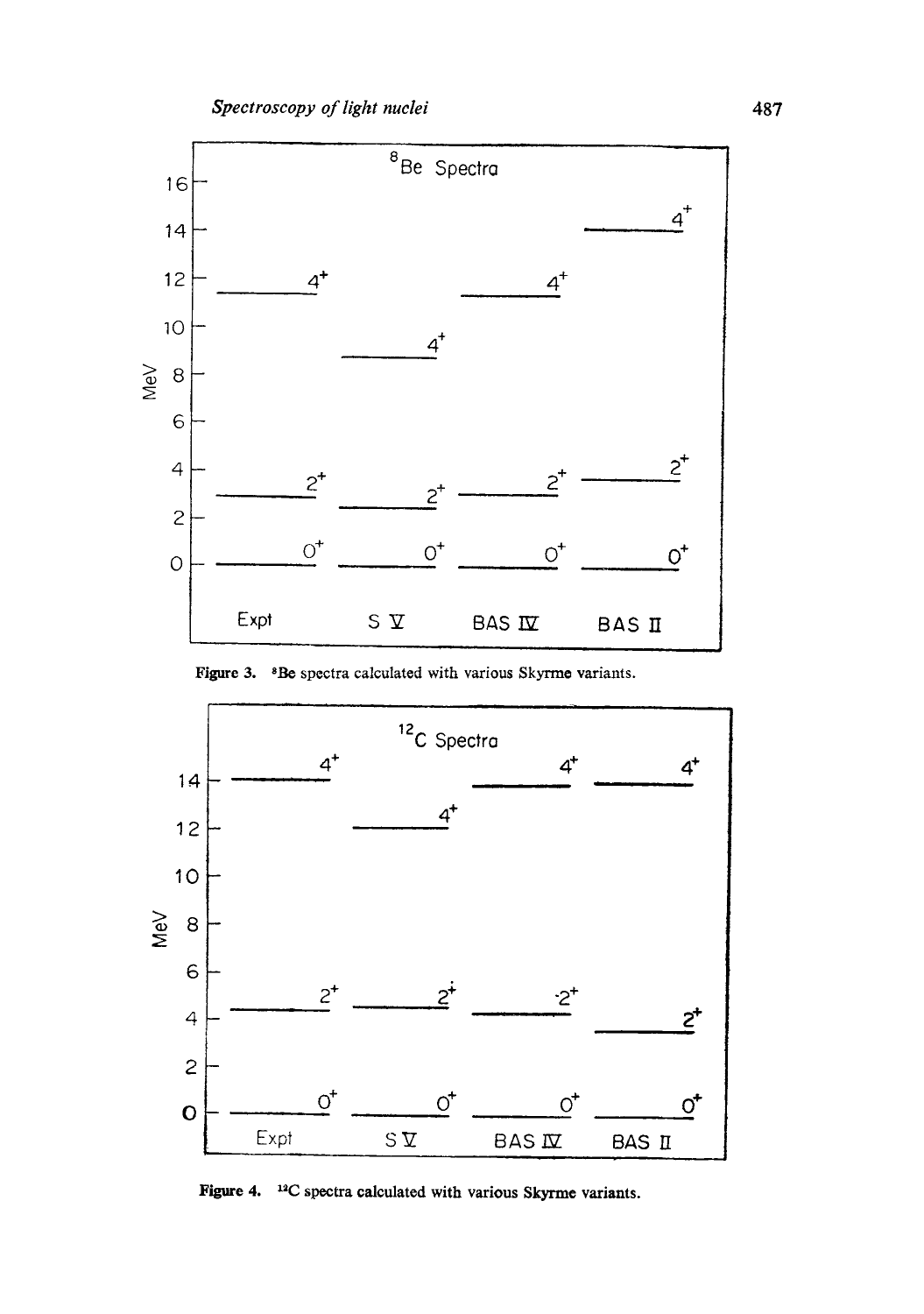## 488 *V B Kamble and S B Khadkikar*

The interaction BASII gives a spread out spectrum for  $8Be$ . For  $^{12}C$ , however, it should be remembered that the two-body spin-orbit interaction plays a very important role in explaining the spectrum of  ${}^{12}C$  (Kamble and Khadkikar 1975). The variant SII has a weak spin-orbit force ( $W = 120$  MeV fm<sup>5</sup> as compared to  $W = 150$ MeV fm<sup>5</sup> for SIV and SV). Hence one would expect a somewhat compressed spectrum for  $12^{\circ}$ C compared to BASIV and SV. The fact that BASII, a variant with a stronger density, gives a spectrum which is more or less the same as given by the previous variants again shows the tendency of BASH to spread out the spectra as in the case of 8Be. From these spectra, one can infer that the Skyrme variants with stronger densities would give rise to more spread-out spectra. We see that the introduction of density dependence dramatically raises the higher angular momentum states in both the nuclei providing excellent agreement with experiment.

# 4.2. *Spectra of~°Ne*

In this section we shall study the projected spectra of  $2^0$ Ne. Passler and Mosel (1976) have performed the calculations for this nucleus in the self-consistent cranking model (CHF) using the various Skyrme variants available in the configuration space of first five major shells. It has been, however, shown (Sharma *et al* 1976) that CHF approximation is only a prescription to obtain the approximate behaviour of the rotational spectrum. Although the deformed density makes the Skyrme force unsuitable for rigorous spectroscopic calculations requiring good angular momentum states, Passler and Mosel use this force to calculate the rotational spectrum of  $2^{0}Ne$ . They obtain too compressed spectra with all conventional Skyrme variants. Therefore they adjust the p-state part of the interaction (the strength parameter  $t_2$ ) and the s-state repulsive part (the strength parameter  $t_1$ ) keeping all other parameters constant in such a way that the rotational spectrum of <sup>20</sup>Ne is obtained satisfactorily without modifying the calculated ground state energy. They obtain a reasonably good agreement for <sup>20</sup>Ne rotational spectrum with the variant SIV-d in which  $t_1 = 530$ MeV fm<sup>5</sup> and  $t_2 = 309.3$  MeV fm<sup>5</sup> compared to  $t_1 = 765$  MeV fm<sup>5</sup> and  $t_2 = 35$  MeV fm<sup>5</sup> in SIV with other parameters constant.

Passler and Mosel attributed the reasons for large moments of inertia and hence compressed spectra to the small p-state repulsive part  $(t_2)$  and the s-state repulsive part  $(t_1)$  of the variant SIV of the Skyrme force. They therefore increased  $t_2$  and decreased  $t_1$  in SIV to obtain the variant SIV-d. They obtained larger gaps with SIV-d which agrees with our results also.

We show in table 2 the HF intrinsic properties obtained for  $2^0$ Ne with SV, BASII, BASIV and BASIV-d intreactions along with the energy of the  $0<sup>+</sup>$  state of the ground state band. The results of our calculations for the rotational spectra of  $20Ne$  with BASIV, BASIV-d and SV are displayed in figure 5. It is seen that the variant SV gives compressed spectra in both PHF as well as CHF formalisms. It is to be noted that the interaction BASIV gives good agreement in our projected HF calculation, while CHF gives a compressed spectrum. The variant  $SIV-d$  which provides a good agreement with CHF gives a highly spread-out spectrum in PHF formalism. In either case, the PHF spectrum is quite spread out compared with the CHF spectrum. It can be seen that BASII gives much more spread-out spectra as in the case of <sup>8</sup>Be.

It should be remarked that the CHF procedure involves a transformation to the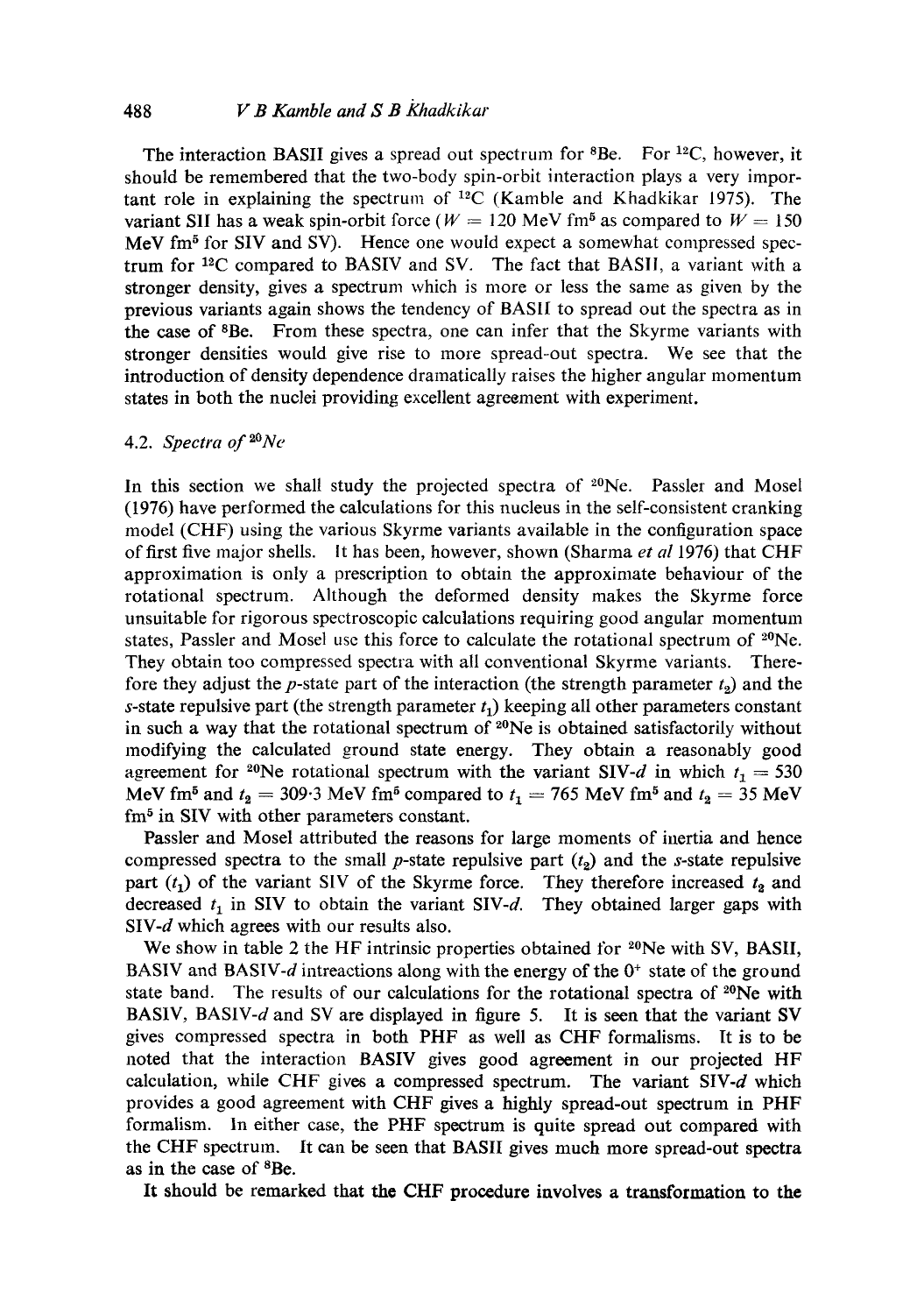

Figure 5. 2°Ne spectra calculated with various Skyrme variants.

uniformly rotating frame of reference and so implies semi-classical, semi-adiabatic approximation. For a band with finite cut-off for angular momentum, this approximation would be valid for angular velocity  $\omega \ll \omega_{\text{cut-off}}$  and at the same time  $\langle J^2 \rangle$  should be sufficiently large so that the quantum fluctuations across the rotation axis are small. This implies that the moment of inertia I should be large which is corroborated by the actual comparison of the spectrum.

The spectra of  $4-n$  type nuclei calculated by Caurier and Grammaticos (1977) in LS coupling using three-body version of Skyrme force also are quite compressed. The spectra of such nuclei calculated in our model of band-averaged density are, however, spread out. The introduction of density dependence in Skyrme interaction spreads out the energy spectra. This opposite trend could be due to the following factors. It should be noted that the spin-orbit force has not been included in the calculations reported by Caurier and Grammaticos, while it has been shown by us (Kamble and Khadkikar 1975) that the two-body spin-orbit force is extremely important for explaining the spectrum of  $^{12}C$ . Also the configuration space of first four major shells used by us may need to be expanded to incorporate higher single-particle configurations. It also should be remembered that the three-body contact and twobody density-dependent versions of the Skyrme interaction are equivalent only for the HF calculations of bulk properties of even-even time reversal invariant nuclei and hence may give rise to different spectroscopic properties.

We thus find that BASIV provides a better description than SV or BASIL We see that the SIV is one Skyrme variant which provides simultaneous agreement for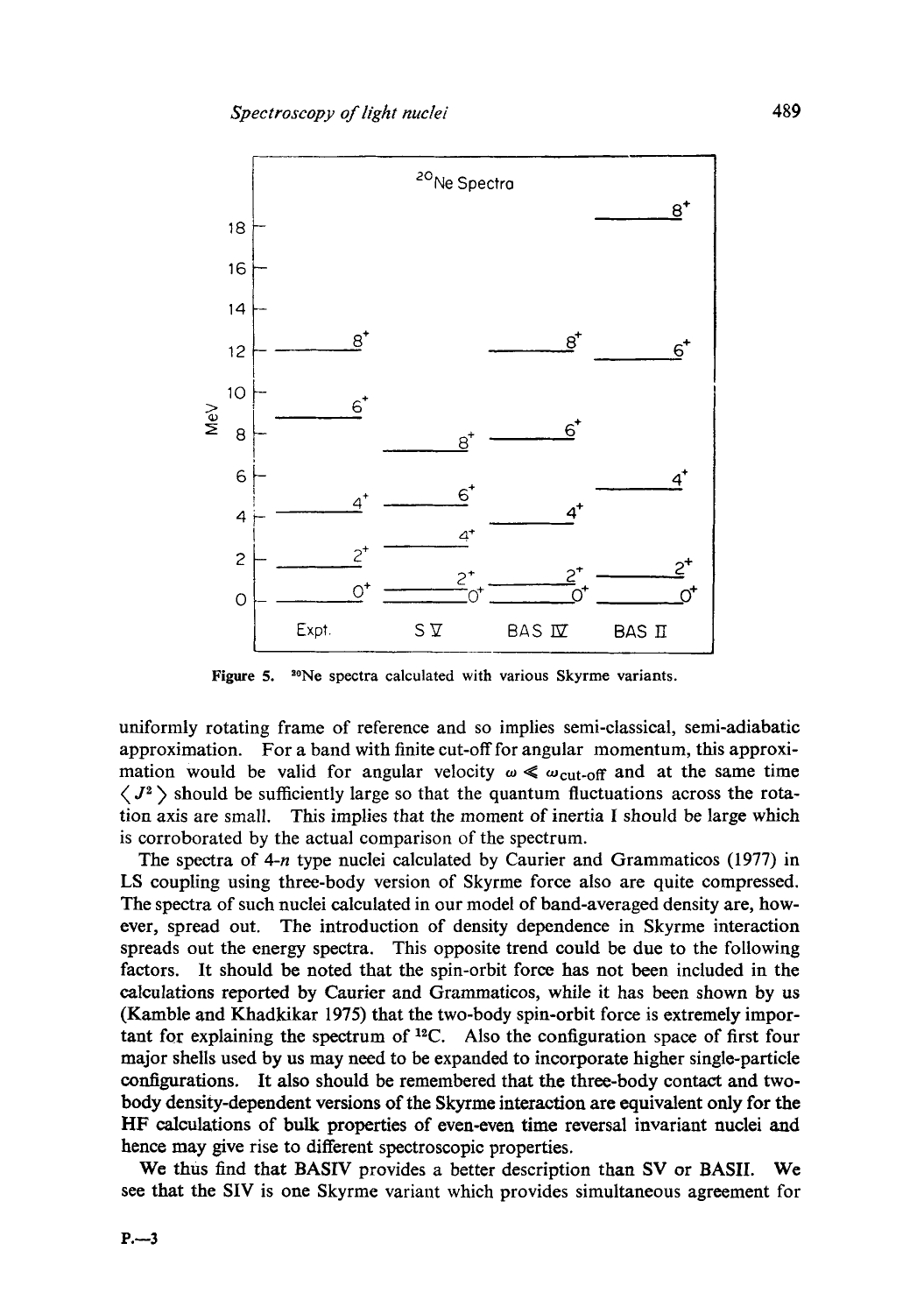both bulk as well as spectroscopic properties of these nuclei. It would be quite interesting to check this point by extending these calculations to other nuclei in this region as well as heavier nuclei. This programme is being pursued.

# 4.3. *Individual contributions of various parts of Skyrme interaction to nuclear spectra*

We saw in the preceding sections that Skyrme force provides a reasonably good agreement to the bulk properties of the even-even nuclei as well as the ground state energy spectra for  ${}^{8}Be$ ,  ${}^{12}C$  and  ${}^{20}Ne$ . In the case of  ${}^{12}C$  it was shown that the twobody spin-orbit force  $(W)$  was crucial in explaining the energy spectrum. It has been shown in earlier calculations that the p-state interaction term  $(t_2)$  and the threebody contact interaction term  $(t<sub>o</sub>)$  simulating a two-body density-dependent interaction affect clustering in alpha cluster model. It is therefore quite interesting to study the individual contributions of all the terms in the Skyrme interaction to the energy spectra of nuclei. In the following we shall present the calculations for the individual contributions of various parts of Skyrme interaction to the spectra of the nuclei we have studied so far. We shall see that most of the contribution to the energy spectra comes from the s-state attractive  $(t_0)$  and the s-state repulsive  $(t_1)$  parts of the Skyrme interaction apart from that due to kinetic energy.

In table 7 we give the individual contributions of all the terms of the Skyrme interaction for the ground state  $K = 0$  bands for <sup>8</sup>Be, <sup>12</sup>C and <sup>20</sup>Ne calculated with the interaction BASIV. One can see from the table that most of the contribution to any J state comes from the s-state attractive  $(t_0)$  and s-state repulsive  $(t_1)$  parts of the Skyrme interaction. The effect of other terms is quite small. The spin-orbit term  $(W)$  however contributes significantly to the spectrum in the case of <sup>12</sup>C similar to the results obtained using the variant SV. It can be seen that the effect of the terms  $t_0$ and W is to spread out the spectrum while that of  $t_1$ ,  $t_2$  and  $t_3$  is to compress it. The individual contribution to energy spacing of these terms is roughly proportional to their individual contributions to the binding energies. The parameters  $t_2$  and  $t_3$  are rather small in the variant SIV and hence such calculations with other Skyrme vari-

| <b>Nucleus</b>  | J              | $K_E$  | $t_{0}$   | $t_{1}$    | $t_{2}$   | W        | $t_{3}$   | Total     |
|-----------------|----------------|--------|-----------|------------|-----------|----------|-----------|-----------|
| <sup>8</sup> Be | $\bf{0}$       | 111.02 | $-285.16$ | 113.27     | 0.97      | $-2.55$  | 13.28     | $-49.18$  |
|                 | 2              | 112.33 | $-279.76$ | 109.74     | 0.95      | $-2.37$  | 13.00     | $-46.12$  |
|                 | 4              | 116.84 | $-268.86$ | 103.03     | 0.90      | $-2.05$  | 12.32     | $-37.81$  |
| $^{12}C$        | $\bf{0}$       | 183.59 | $-470.00$ | 176.96     | 4.42      | $-14.51$ | $32 - 67$ | $-87.50$  |
|                 | $\overline{2}$ | 183.85 | $-464.30$ | 171.96     | 4.27      | $-11.34$ | 32.37     | $-83.20$  |
|                 | 4              | 186.69 | $-450.51$ | 162.94     | 4.06      | $-7.90$  | 31.12     | $-73.60$  |
| 20Ne            | $\bf{0}$       | 313.69 | $-835.06$ | 294.93     | 11.09     | $-10.13$ | 65.71     | $-159.77$ |
|                 | $\overline{2}$ | 313.85 | $-831.62$ | 291.95     | $11 - 08$ | $-9.86$  | 65.65     | $-158.95$ |
|                 | 4              | 314.74 | $-825.26$ | 287.39     | $11 - 01$ | $-9.31$  | 65.34     | $-156.09$ |
|                 | 6              | 315.96 | $-814.13$ | 279.28     | 10.92     | $-8.68$  | 64.64     | $-152.02$ |
|                 | 8              | 317.35 | $-807.68$ | $276 - 06$ | 10.83     | $-8.39$  | 64.04     | $-147.79$ |

Table 7. Individual contribution of various parts of Skyrme interaction to the energy spectra (Interaction BASIV). All contributions in MeV.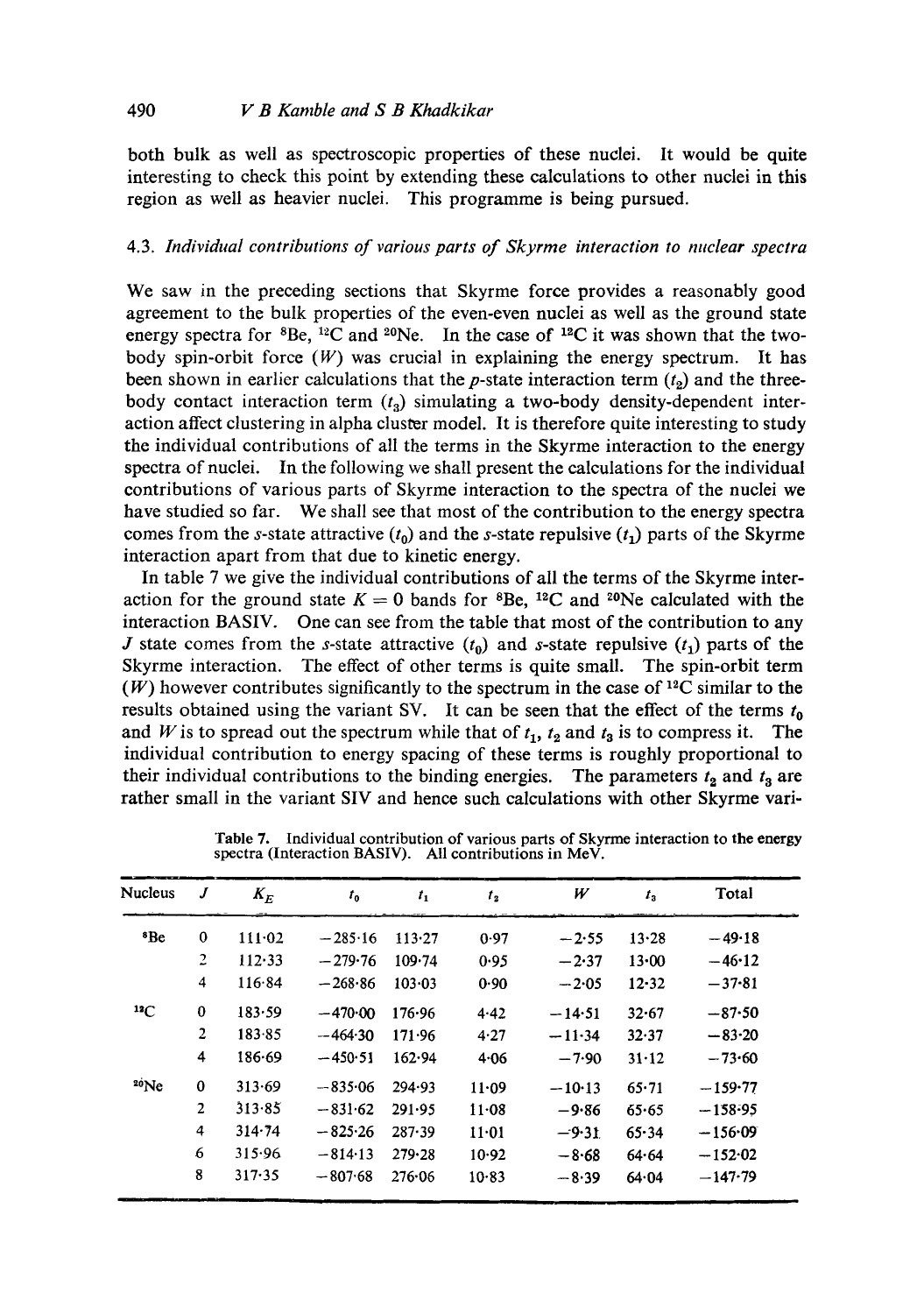ants would be quite instructive to have an insight into the spectroscopic calculations with Skyrme interaction. In the present calculation, however, we see that the s-state attractive  $(t_0)$  and s-state repulsive  $(t_1)$  parts of the Skyrme interaction are the dominant terms which decide the overall nature of the spectrum.

The effect of terms  $t_2$  and  $t_3$  is to change the nature such as the deformation of the intrinsic states and is indirect as far as the spectrum is concerned. However, the strength of the  $s$ -state repulsion is governed by the strength of the  $p$ -state repulsion and that of the density dependence to obtain overall agreement for the bulk proper ties and thus contributes in deciding the nature of the spectrum.

## **5. Electromagnetic properties**

In table 8 we have listed the electric quadrupole and magnetic dipole moments in the projected  $J = 2^+$  state for the nuclei studied. Unfortunately, the experimental data available at present are extremely scanty. In the case of  $2^{\circ}$ Ne, the experimental value of  $Q$  is not satisfactorily reproduced by any of the Skyrme variants used. It is however seen that the interaction BASIl gives a value which is closest to the experimental value. More data on these properties are highly desirable, so as to compare the theoretical predictions. In table 9, we display the reduced transition rates  $B(E2)$  for these nuclei. No data are possible for  ${}^{8}Be$ . In the case of  ${}^{12}C$ , both SV and BASIV reproduce the  $B(E2)$  values quite well. For <sup>20</sup>Ne, the  $B(E2)$  data available indicate that the trend of experimental transition rates cannot be reproduced by any of the variants used. The transition rates calculated with the Sussex interaction (Elliott *et a11968)* and in the framework of shell model (Halbert *et al* 1971) are also shown for comparison. Although the two  $B(E2, 2 \rightarrow 0)$  estimates show a large amount of error in the experimental determination of this quantity, the trends obtained with shell model and with the interactions which are independent of density such as Sussex and SV for the transitions shown are exactly opposite to the experimental one. On the other hand, with the introduction of density dependence, though the experimental trend is not reproduced, the successive  $B(E2)$  rates seem to increase as can be seen from table 9 for the transitions  $2 \rightarrow 0$ ,  $4 \rightarrow 2$  and  $6 \rightarrow 4$ . BASIV seems to give a

| <b>Nucleus</b> | Interaction  | $J_{=2^{+}}^{Q}$<br>$e \, \text{fm}^2$ | $\int_{-2^+}^{\mu}$<br>n <sub>m</sub> |
|----------------|--------------|----------------------------------------|---------------------------------------|
|                | <b>BASII</b> | $-9.8367$                              | 0.8008                                |
| *Be            | <b>BASIV</b> | $-7.6838$                              | 0.7111                                |
|                | <b>SV</b>    | $-7.5755$                              | 0.7927                                |
|                | <b>BASII</b> | 6.8063                                 | 0.7851                                |
| 12C            | <b>BASIV</b> | 5.9048                                 | 0.7718                                |
|                | $S_{V}$      | 5.4942                                 | 0.7297                                |
|                | <b>BASII</b> | $-14.0382$                             | 1.0547                                |
| 30Ne           | <b>BASIV</b> | $-12.0641$                             | 1.0732                                |
|                | <b>SV</b>    | $-11.1104$                             | 1.0813                                |
|                | EXPT.        | $-24.0 + 3.0$                          |                                       |

**Table** 8. Electromagnetic properties of nuclei.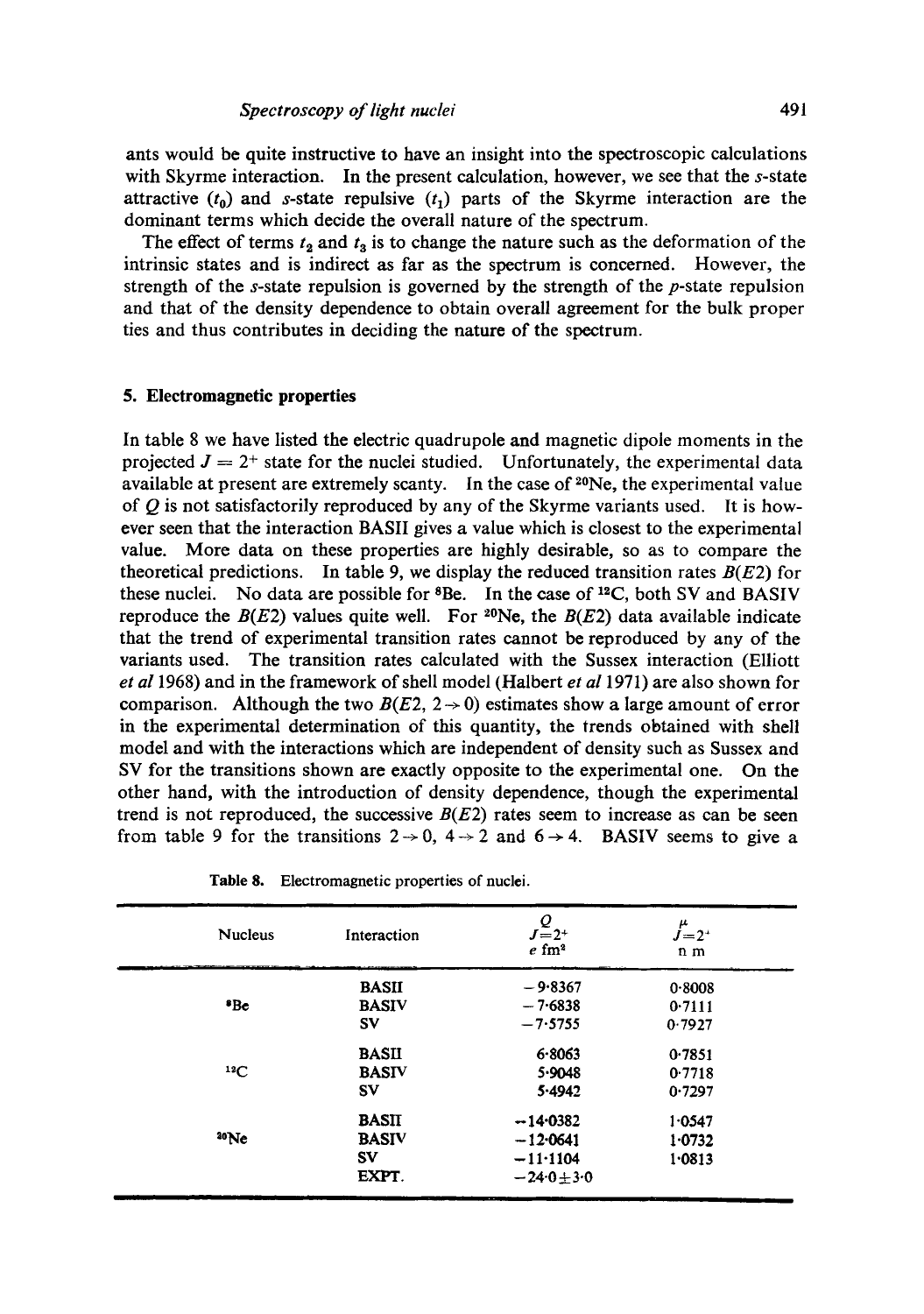| <b>Nucleus</b>  |                         | Transition              | Interaction        |                                                  | $B(E2, J_i \rightarrow J_f)$  |
|-----------------|-------------------------|-------------------------|--------------------|--------------------------------------------------|-------------------------------|
|                 | $\overline{J_i}$        | $J_f$                   |                    | $\overline{\text{Cal}}$<br>$e^2$ fm <sup>4</sup> | Expt<br>$e^2$ fm <sup>4</sup> |
| <sup>8</sup> Be | $\overline{\mathbf{c}}$ | $\bf{0}$                | <b>BASII</b>       | 115.92                                           |                               |
|                 |                         |                         | <b>BASIV</b>       | 70.35                                            |                               |
|                 |                         |                         | <b>SV</b>          | 67.99                                            |                               |
|                 | $\overline{c}$          | $\bf{0}$                | <b>BASII</b>       | 12.05                                            |                               |
|                 |                         |                         | <b>BASIV</b>       | 9.38                                             | $8.46 \pm 0.60$               |
|                 |                         |                         | $S_{V}$            | 7.96                                             |                               |
| $^{12}C$        | 4                       | $\overline{2}$          | <b>BASH</b>        | 18.64                                            |                               |
|                 |                         |                         | <b>BASIV</b>       | 14.69                                            |                               |
|                 |                         |                         | SV                 | $11 - 87$                                        |                               |
|                 | 6                       | $\overline{\bf{4}}$     | <b>BASII</b>       | 20.77                                            |                               |
|                 |                         |                         | <b>BASIV</b>       | 16.96                                            |                               |
|                 |                         |                         | <b>SV</b>          | $14 - 49$                                        |                               |
| 30 <sub>0</sub> | $\overline{2}$          | $\mathbf 0$             | <b>BASII</b>       | 47.62                                            | $57 + 8$                      |
|                 |                         |                         | <b>BASIV</b>       | 35.37                                            | $96 + 14$                     |
|                 |                         |                         | SV.                | $30 - 08$                                        |                               |
|                 |                         |                         | <b>SUSSEX</b>      | $22 - 45$                                        |                               |
|                 |                         |                         | <b>SHELL MODEL</b> | 48.10                                            |                               |
|                 | $\overline{4}$          | $\overline{2}$          | <b>BASII</b>       | 63.98                                            | $49.7 + 4.5$                  |
|                 |                         |                         | <b>BASIV</b>       | 47.61                                            |                               |
|                 |                         |                         | <b>SV</b>          | 40.19                                            |                               |
|                 |                         |                         | <b>SUSSEX</b>      | 30.16                                            |                               |
|                 |                         |                         | <b>SHELL MODEL</b> | $59 - 70$                                        |                               |
|                 | 6                       | $\overline{\mathbf{4}}$ | <b>BASII</b>       | 70.69                                            | $89.8 \pm 19.2$               |
|                 |                         |                         | <b>BASIV</b>       | $48 - 08$                                        |                               |
|                 |                         |                         | SV                 | 38.31                                            |                               |
|                 |                         |                         | <b>SUSSEX</b>      | 26.44                                            |                               |
|                 |                         |                         | <b>SHELL MODEL</b> | 48.80                                            |                               |

Table 9. Reduced transition rates  $B(E_2, J_i \rightarrow J_f)$  for the nuclei <sup>8</sup>Be, <sup>12</sup>C and <sup>20</sup>Ne.

better agreement for  $B(E2, 4 \rightarrow 2)$  which appears to be most reliable, whereas BASII gives a better agreement for  $B(E2, 6 \rightarrow 4)$ . The results may be improved by expanding the configuration apace to include higher single particle states. Better experimental determination of these transition rates is therefore highly desirable.

# **6. Conclusions**

In this paper we have defined a modification in the Skyrme interaction so that the deformed density is replaced: by the scalar band averaged density rendering the spectroscopic calculations completely feasible. We have shown that the introduction of density dependence spreads out the energy spectra and gives better agreement with the binding energies, although the Skyrme variants with larger density dependence give rise to HF solutions with larger deformations.

It is seen that the Skyrme variant- SIV which has a weak density dependence gives best overall agreement for energy spectra and the available data for the electromagnetic properties of the nuclei studied. Other Skyrme variants with strong density dependence (SIII and SVI) are expected to give even more spread-out spectra than